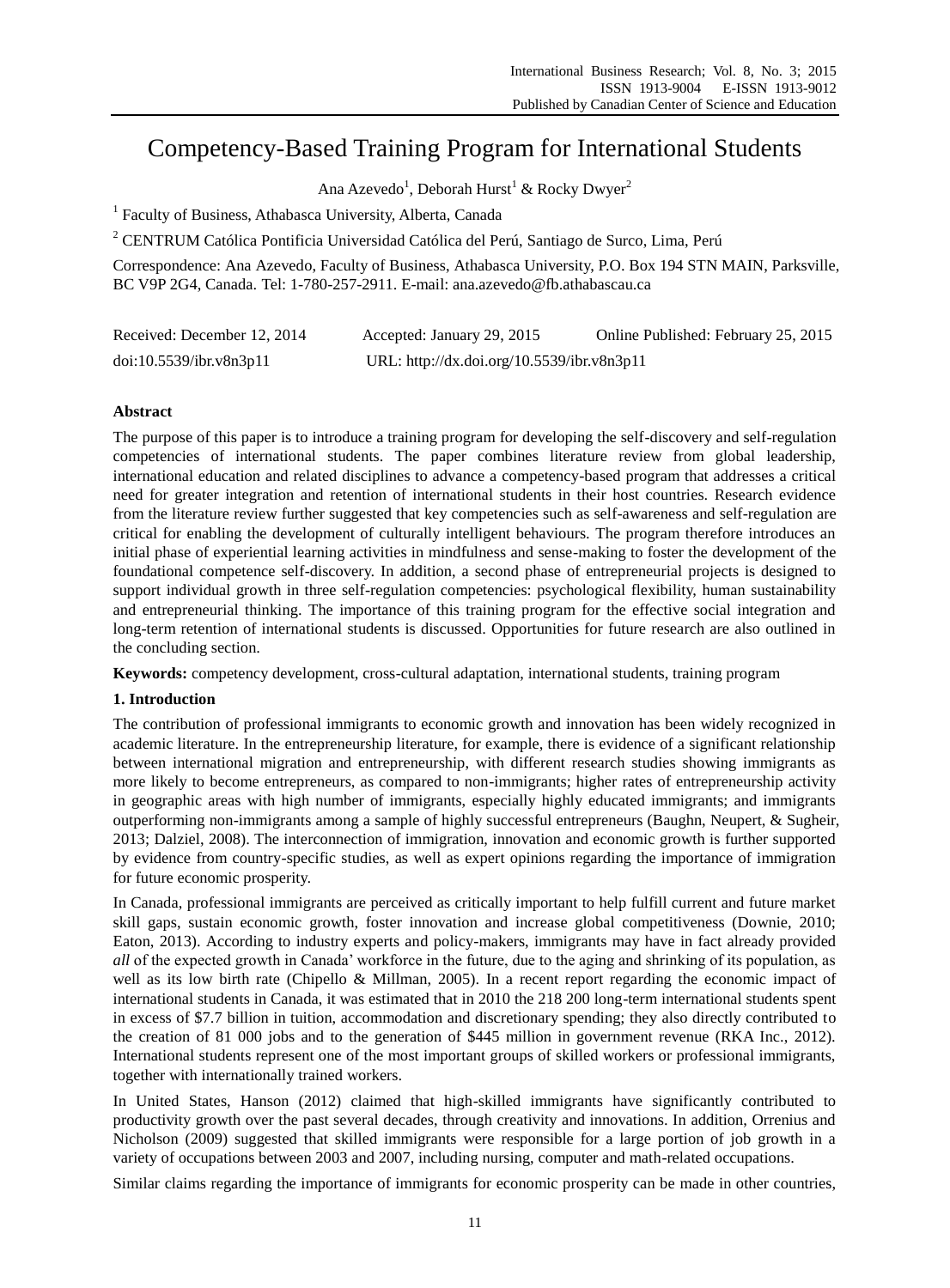such as within the European Union. In Germany, Campbell (2012) recently suggested that securing highly qualified immigrants will be critical for the country's long-term economic prosperity and that specific policies are needed to foster better social integration and tolerance. In a recent report from the Organization for Economic Cooperation and Development (OECD), it was suggested that immigration provided 40% of the total population growth within the OECD area during the period between 2001 and 2011, in spite of modest immigration flows during the global financial crisis of 2007-2008 (OECD, 2013a).

At a global level, researchers, consultants and company leaders have continued to discuss the difficult challenges associated with the scarcity of global talent, especially with respect to highly educated or highly skilled professionals (Beechler & Woodward, 2009; Guthridge, Komm, & Lawson, 2008; Halsberger & Vaiman, 2013; World Economic Forum, 2011). Beechler and Woodward (2009) noted that the complex demands of globalization, the adoption of new technologies and the increasingly diverse workforces will likely intensify the already robust *war on talent* going forward; these forces will continue to fuel the need for skilled immigrants.

The recruitment and retention of professional immigrants can however be a significant challenge, considering difficulties in language and in adjusting to different cultural traditions, problems with host country's recognition of immigrants' academic credentials and international work experience, and the stressful and often emotionally charged experiences of cross-cultural adaptation (Bimrose & McNair, 2011; Cohen, Arnold, & O'Neill, 2011). In Canada, for example, Somerville and Walsworth (2009) suggested that highly skilled immigrants (economic class migrants) are vulnerable to poor economic integration, as evidenced by the higher unemployment rates, lower earnings (partly due to *skill discounting*, or the devaluation of immigrants' foreign education and international work experience) and overall declining of employment outcomes (while the lower mean earnings of previous immigrant cohorts quickly converged to those of Canadian-born workers with similar professional backgrounds, this is no longer the case in recent economic class migrants) (Somerville & Walsworth, 2009). Although migration is far from a homogenous phenomenon, Bimrose and McNair (2011) suggested, drawing on the work of Savickas and his colleagues (Savickas, 1997; Savickas et al., 2009), that issues of adaptability and identity are central to all immigrants and therefore should be given priority in the context of their career development.

Considering the above challenges, individual countries are encouraged to adopt a long-term immigration strategy that includes strong investment and support of international education, so that professional immigrants can be integrated early in their career development process. In recognition of the potential of international students to contribute to future economic prosperity, a number of countries have already started to implement either comprehensive or targeted strategies for increasing international student recruitment (for example, Australia, Canada, UK, France and Germany) (Altbach & Knight, 2011; Andrade, 2006). However, it is unclear how well existing international student support services are able to respond to their cross-cultural adjustment or ‗acculturation' needs (Rienties et al., 2012). Acculturation can be described as ―…the dual process of cultural and psychological change that takes place as a result of contact between two or more cultural groups and their individual members" (Berry, 2005, p. 698).

This paper introduces a competency-based training program that is aimed at promoting international students' effective cross-cultural adjustment by strengthening their *inner capabilities* in key areas such as adaptability/flexibility, well-being, growth, creativity and innovation. The training program proposed in this paper focuses on one foundational or core competence (self-discovery), since this type of competence can be considered fundamental in enabling the development of other cross-cultural competencies, and on three self-regulation competencies (psychological flexibility, human sustainability and entrepreneurial thinking), as they can additionally promote the development of behavioural competencies. Taken together, we believe that these competencies can support deep personal change, *from the inside out* (Jokinen, 2004; Thomas et al., 2008). This program is therefore not intended to comprehensively address the wide range of cross-cultural competencies that have been discussed in academic literature.

The novelty of this paper is threefold: first, it proposes self-discovery as an encompassing core competence that includes both mindfulness and sense-making capabilities; second, it advances a new training program based on a unique combination of experiential exercises to develop self-discovery and self-regulation, thereby shifting the existing focus of cross-training programs away from outcome variables (e.g., cross-cultural behaviours) and towards their antecedents and potential mediators; third, it applies the empirically established link between mindfulness and self-regulation to a new context, namely cross-cultural adaptation.

Our article is organized as follows. First, in the Background section, we describe the opportunities and challenges created by international education. Second, we review the literature in international education and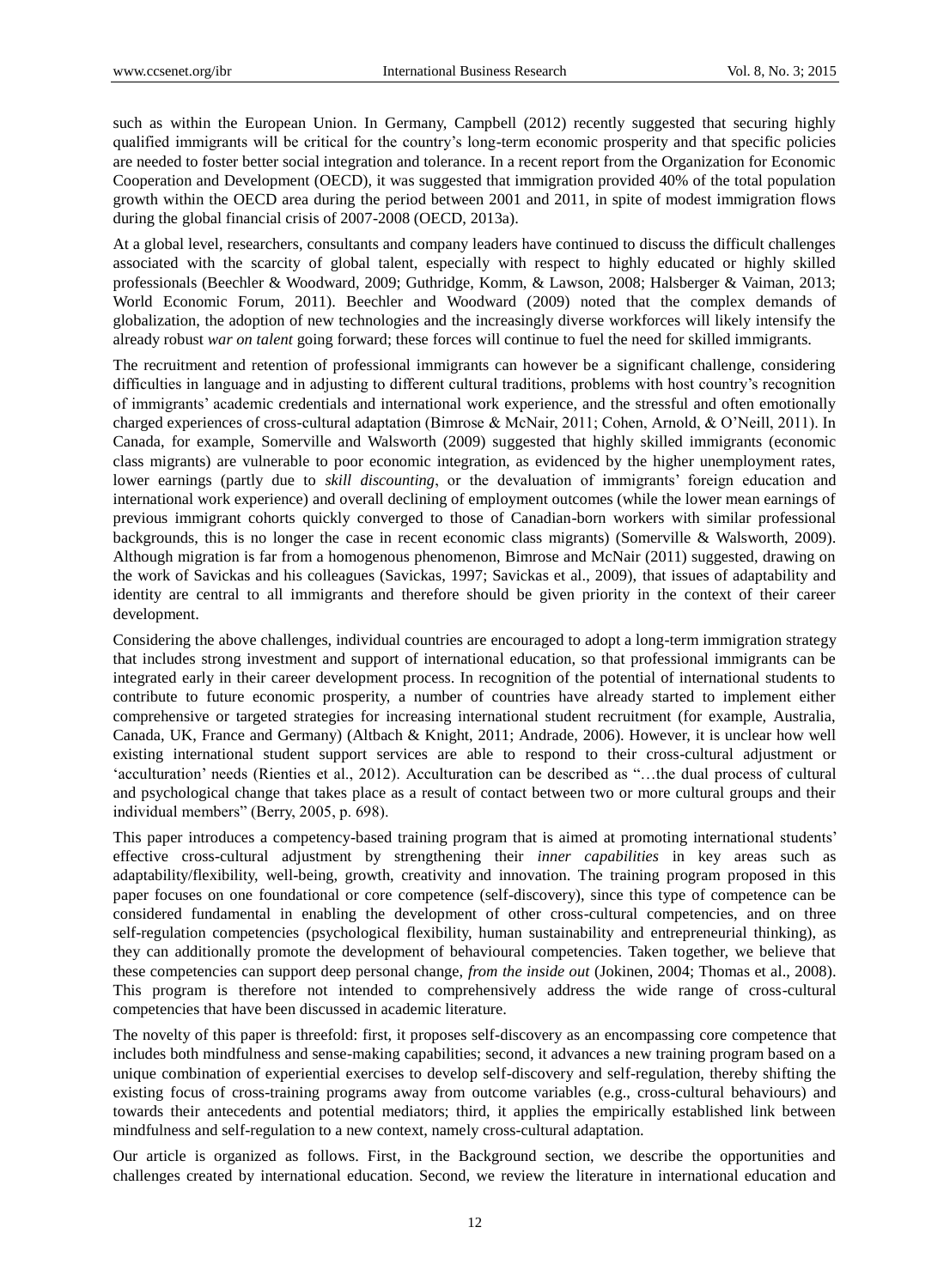global leadership to summarize the main competencies that are needed for effective cross-cultural adaptation. In this literature review section, we also define and discuss the critical importance of three self-regulation competencies for international students: Psychological flexibility, human sustainability and entrepreneurial thinking. Third, we introduce our training program by describing our foundational or core competence and our three self-regulation competencies and by proposing a number of experiential learning activities that are needed to promote their development. In addition, we distinguish between a self-discovery phase (composed of experiential learning activities in two different areas) and a self-regulation phase, which includes two entrepreneurial engagement projects. Fourth, we conclude our paper with a discussion of the importance of this competency-based program for effective social integration and long-term retention of international students. Opportunities for future research are further outlined in this final section.

#### **2. Background**

The decision to invest early and strongly in international education may help counteract some of the challenges experienced by professional immigrants. First of all, if international students decide to stay in a country after their graduation, they will not encounter the typical problem associated with a non-recognition of their academic credentials. Second, the global demand for international education is expected to continue growing exponentially in the future, from 4.1 million in 2010 to 7.2 million by 2025 (Canadian Bureau of International Education [CBIE], 2012), thus providing individual countries with many opportunities for successful international student recruitment and retention. Third, recent studies in selected countries seem to indicate that a good portion of international students have the intention to stay in the host country after their graduation. For example, results from an online survey study conducted by Corporate Research Associates, Inc. on behalf of the Association of Atlantic Universities in Canada (AAU) revealed that the desire to live in Canada after graduation was among the top three most important reasons in international students' decision to attend a Canadian University (AAU, 2013). This finding is consistent with results from a 2013 survey of 1 509 international students from 25 universities and colleges in Canada, conducted by the Canadian Bureau of International Education, which revealed that almost half (46%) of respondents planned to apply for permanent residency (CBIE, 2013).

These findings however cannot be completely generalised. Results from a recent survey of international students conducted by the Expert Council of German Foundations on Integration and Migration (SVR) showed that almost two-thirds of the 6 200 international students currently enrolled at 25 universities in Germany, France, The United Kingdom, The Netherlands and Sweden were interested in staying in the host country after their graduation, but only a small percentage of those students (12.5%) had intentions to stay for more than five years (ICEF Monitor, 2012). According to a study by Soon (2010), the decision to migrate permanently, delay the return to the home country (due to for example, additional study intentions or short-term work opportunities) or return to the home country immediately is affected by a number of factors, including the individual's initial intention to return to the home country after his/her graduation, home country perceptions variables (notably the perceived preference for the home country's lifestyle, the perception of ample opportunities for using newly acquired skills and knowledge at home, and the perception of strong family ties), the duration of stay in the host country (the longer an individual stays in the host country, the less likely he or she is to return home), as well as other education-related factors (level of the degree - doctoral students are less likely to return home, compared to non-doctoral students; type of discipline - students from health sciences and commerce are less likely to return home, compared to students from science and humanities). Soon's (2010) online study of 623 international students in New Zealand further concluded that demographic variables and other family-related variables (e.g., age, gender, years of work experience, marital status and family socioeconomic status) had no significant impact on the intended return timeframes (Soon, 2010). In addition, Soon (2010) reported that nearly half (46%) of international students currently enrolled at two universities in New Zealand had no intention to return to their home countries. International students' decision to return home seems to be influenced by a complex set of push (home country) and pull (host country) factors; however, there is supporting evidence that a reasonably good portion of international students do show intention to stay in the host country after graduation, with varying degrees, depending on the specific sample of international students and their chosen country of study (Kim, Bankart, & Isdell, 2011).

International education nonetheless poses its own set of challenges. Aside from academic difficulties related to, for example, language and communication issues as well as to "unfamiliar cultures of learning" (Hall  $\&$ Wai-Ching Sung, 2009, p. 54), international students often face poor social adjustment or integration in their local communities, both within and outside their campuses (Andrade, 2006). Studies of international students' social adjustment challenges frequently revealed feelings of stress, anxiety, depression, loneliness and homesickness; lack of friendships with domestic students (international students most often formed friendships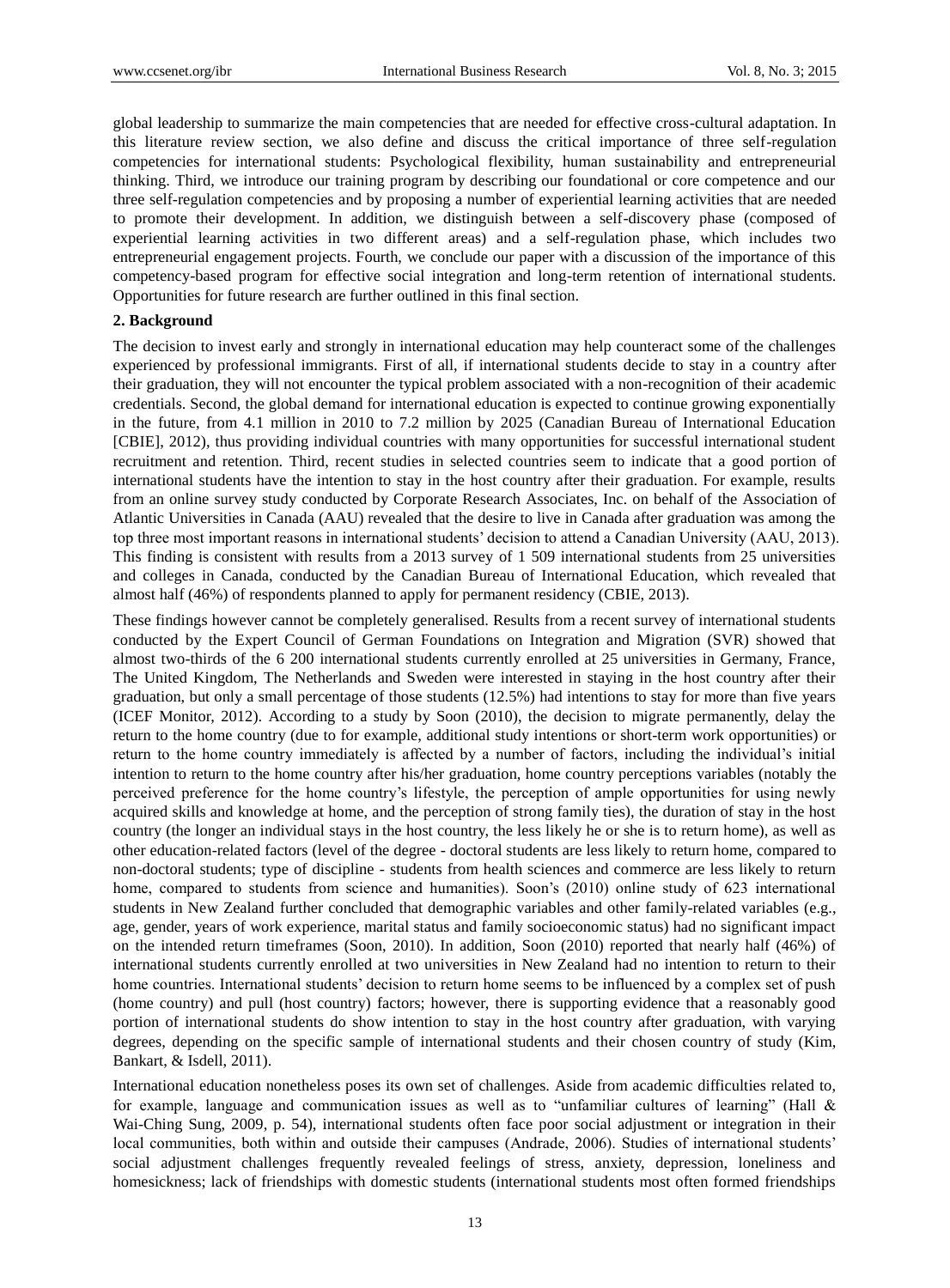with other international students); and experiences of discrimination (CBIE, 2013; Popadiuk & Arthur, 2004; Rajapaksa & Dundes, 2002). In a further review of various studies of international students' social adjustment, Andrade (2006) concluded that variables such as country of origin (and the extent of cultural dissimilarity), gender and number of years in school affected the degree of social adjustment of international students. However, these studies also suggested that international students seemed in general less satisfied with their social integration, as compared to their academic integration. This finding can be at least partially explained by the fact that international students spend considerable extra time and effort trying to adjust academically, thus leaving them with little time to engage in social activities and to invest in building social relationships (Lewthwaite, 1996).

While higher education institutions may be equipped to address some of the challenges in cross-cultural adaptation encountered by international students (via the provision of services such as student orientation, buddy system or peer program, professional counseling), a number of studies highlighted the reluctance of these students in seeking professional help (Sawir, Maginson, Deumert, Nyland, & Ramia, 2008). In reviewing the literature, Popadiuk & Arthur (2004) reported that many international students viewed professional counseling in a negative way (due to their cultural traditions and to stigmas associated with mental health and the perceived lack of personal competency) and would rather suffer alone and/or seek social support from family or close friends. The authors suggested a change in focus in the provision of services from health problems to health promotion and prevention and a new emphasis on the development of group-based educational programs for international students that address their specific needs, such as coping with cross-cultural shock, developing effective communication and other interpersonal skills, and improving self-help as well as study skills (Popadiuk & Arthur, 2004).

The competency-based training program advanced in this paper provides a direct answer to this call for a greater focus on health promotion and prevention and for the early delivery of targeted program initiatives specifically aimed at the international student population. In particular, we discuss in this paper how a training program designed to develop key self-development competencies in international students — self-discovery and self-regulation — can provide a strong foundation for increasing self-awareness and adaptability skills, for promoting sustainable well-being and learning, and for unleashing creativity and innovation, within the broad context of cross-cultural adaptation and personal transformation (Jokinen, 2004). The training program discussed in this paper also includes two distinct phases: A first phase focused on the development of the core or foundational competence of self-discovery and a second phase of entrepreneurial engagement projects, aimed at both strengthening the self-discovery competence learned during the first phase and of promoting the development of key self-regulation competencies (psychological flexibility, human sustainability and entrepreneurial thinking). We believe that this second phase can further provide opportunities for international students to connect and contribute to the local community, so that they can develop a sense of belonging (Sawir et al., 2008).

As a growing number of countries decide to invest in strategies to increase international student recruitment, there is widespread recognition that the benefits of international education go far beyond its positive economic impact to include other important benefits such as intercultural learning, greater understanding and appreciation of diversity, preparation of globally-oriented citizens and the promotion of foreign policy interests abroad (CBIE, 2013; Hudzik, 2011). In order to support the achievement of these goals, additional initiatives and programs are needed to promote better social integration of international students. Furthermore, the authors of this paper believe that effective social integration is critical for enhancing the prospects of international student retention, after their graduation. The acquisition of human capital (i.e., knowledge and skills) through education and work experience is strengthened by the acquisition of social capital (i.e., networks of social relationships) (Lin & Huang, 2005; Szelenyi, 2003).

# **3. Competencies Needed for Cross-Cultural Adaptation**

Zhou, Jindal-Snape, Topping and Todman (2008) provided a historical review on the development of theories of *cross-cultural shock*, a term that was originally proposed in 1960 by the anthropologist Kalervo Oberg in order to describe the way people react to unfamiliar places or cultures (Bochner, 2003). According to these authors, early studies on migration tended to focus on the negative aspects of interacting with another culture, in particular, the mental health challenges associated with this process. However, by the 1980s a different view regarding the nature of the cross-cultural adaptation process had emerged, with theoretical perspectives focusing more strongly on social psychology and education, versus medicine. Three main theoretical perspectives emerged — stress and coping, culture learning and social identification — and with each of these perspectives, a set of intervention guidelines was proposed to develop *stress management skills,* including affective-based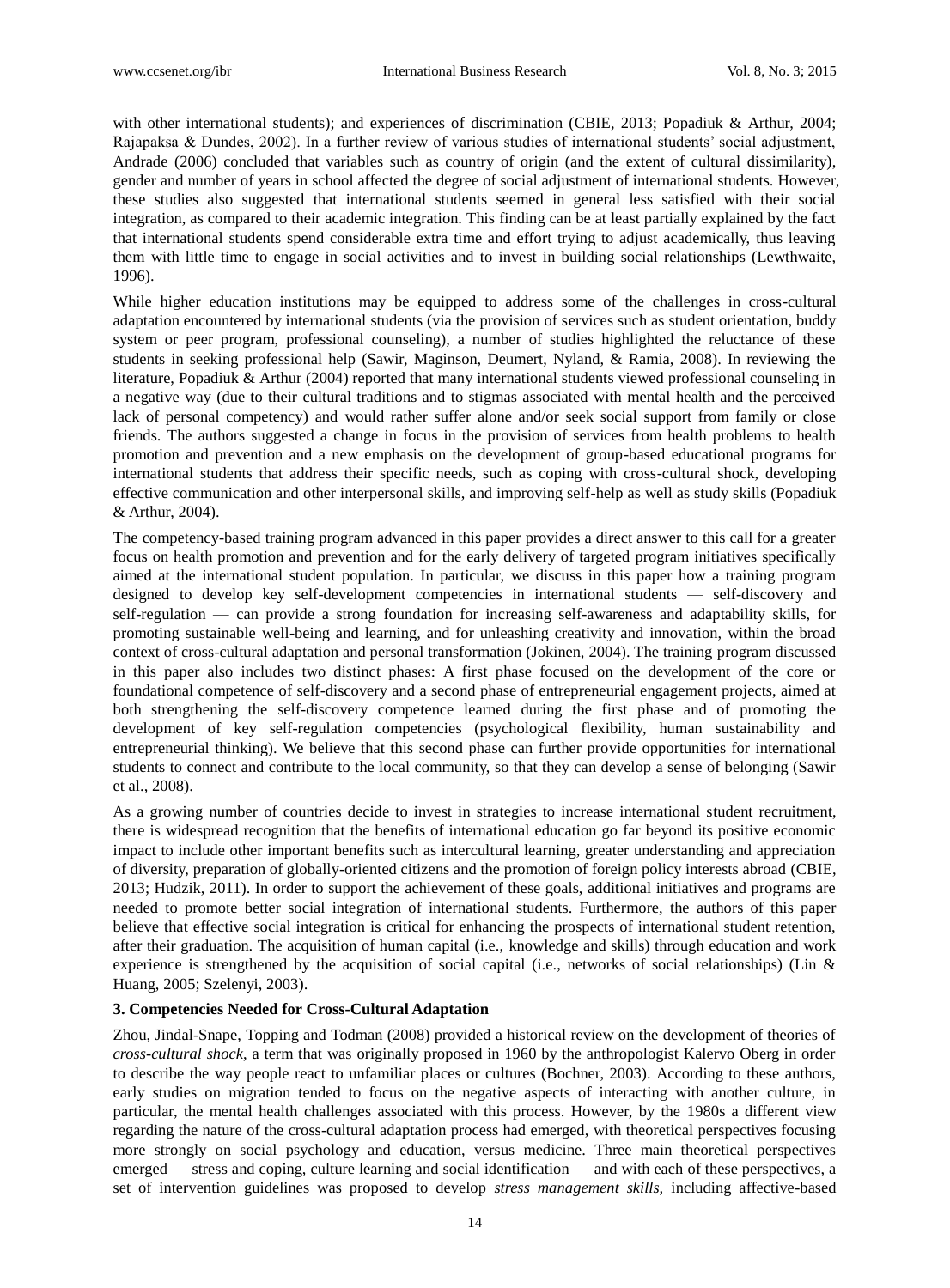techniques to reduce anxiety, increase emotional resilience and self-efficacy (in the stress and coping approach*); social skills*, including behaviour-based interventions to increase knowledge of the host culture and the development of interpersonal skills, such as language and communication skills (in the culture learning approach); and *self-esteem and inter-group harmony skills,* including cognitive-based techniques to emphasize inter-group similarities, raise cultural awareness and cultural sensitivity, as well as to deepen the understanding and appreciation of cultural diversity (in the social identification approach) (Zhou et al., 2008). These perspectives have been described as complementary in nature and in fact have been integrated into a comprehensive ABC (Affective, Behavioural and Cognitive) model of Acculturation (Ward, Bochner, & Furnham, 2001). The ABC model has the advantages of being comprehensive, process-oriented and dynamic (integrating characteristics of the person and the situation), but it is also complex in nature and difficult to study and to test the specific contribution of its individual components (Zhou et al., 2008). Nonetheless, one of the main contributions of the work by Ward and his colleagues was to suggest that the process of cross-cultural adaptation can be broadly described in terms of two main categories: psychological adjustment (related to the stress and coping approach) and sociocultural adjustment (related to the culture learning approach) (Searle & Ward, 1990; Ward & Kennedy, 1992). In the training program introduced in this paper, we address one core competence (self-discovery) and three self-regulation competencies (psychological flexibility, human sustainability and entrepreneurial thinking). We believe that taken together, these competencies will strongly support the development of both psychological and sociocultural adaptation.

In a review of the global leadership literature, Jokinen (2004) identified three main types or *levels* of global leadership competencies, defined by this author as "those universal qualities that enable individuals to perform their job outside their own national as well as organizational culture, no matter what their educational or ethnical background is, what functional area their job description represents, or what organization they come from" (Jokinen, 2004, p. 201). The first level is called "the core of global leadership competencies", because these are essential in the development of other characteristics or competencies. These core or fundamental competencies are: *self-awareness* (a person's in-depth understanding of himself/herself, including understanding of one's emotions, strengths and weaknesses, values, self-image, needs and drives), *engagement in personal transformation* (a person's commitment to ongoing development of personal knowledge and skills, including the desire to experience and learn new things, a positive and proactive approach to learning, openness to change and criticism, and the presence of strong achievement and mastery motives) and *inquisitiveness* (a person's curiosity and concern with context, including the motivation and willingness to face unfamiliar situations and to potentially confront new things, the desire to seek information, knowledge and feedback from many different sources to support personal development, and the willingness to question one's own knowledge) (Black, 2005; Jokinen, 2004).

The second level of global leadership competencies addresses what Jokinen (2004) describes as the "desired mental characteristics of global leaders" (p. 206) and it includes knowledge, skills, abilities and personal attributes that have been recognized as important for leaders working in a global context, such *as optimism, self-regulation* (herein broadly defined to include the ability to handle stress, to control moods and impulses, emotional stability, resilience, open-mindedness and self-efficacy), *social judgment skills, empathy, motivation to work in an international context, cognitive complexity*, and *acceptance or tolerance of complexity and its contradictions* (for example, by seeing opportunity in diversity and by using diversity to stimulate creativity).

Finally, Jokinen's (2004) third level is called "the behavioral level leadership competencies" (p. 208) and it addresses competencies that are related to performing specific or concrete actions, including *social skills* (interpersonal skills such as communication, persuasion, negotiation, conflict management, teambuilding, and capacity to motivate and align others to one single vision), *networking skills* (more formalized relationship management skills such as building and maintaining networks, partnerships or alliances, and building communities), *knowledge* (knowledge of tasks and related skills such as computer or technical skills, knowledge of the organization and key business issues, and knowledge of people and cultures, especially an understanding and appreciation of cultural differences) and *experience* (international work experience, personal experiences that provide opportunities for intercultural interaction).

Considering the critical importance of the "core global leadership competencies" in enabling the development of abilities and skills in the other two levels, in the training program advanced in this paper, we initially focus on this first level (phase one of the program). The authors will propose experiential exercises aimed at developing one core competence (self-discovery competence) that will specifically address the self-awareness, personal transformation and inquisitiveness components, as discussed and integrated in Jokinen's (2004) research. For the purpose of this paper, competencies are defined as "dynamic combination of knowledge, understanding, skills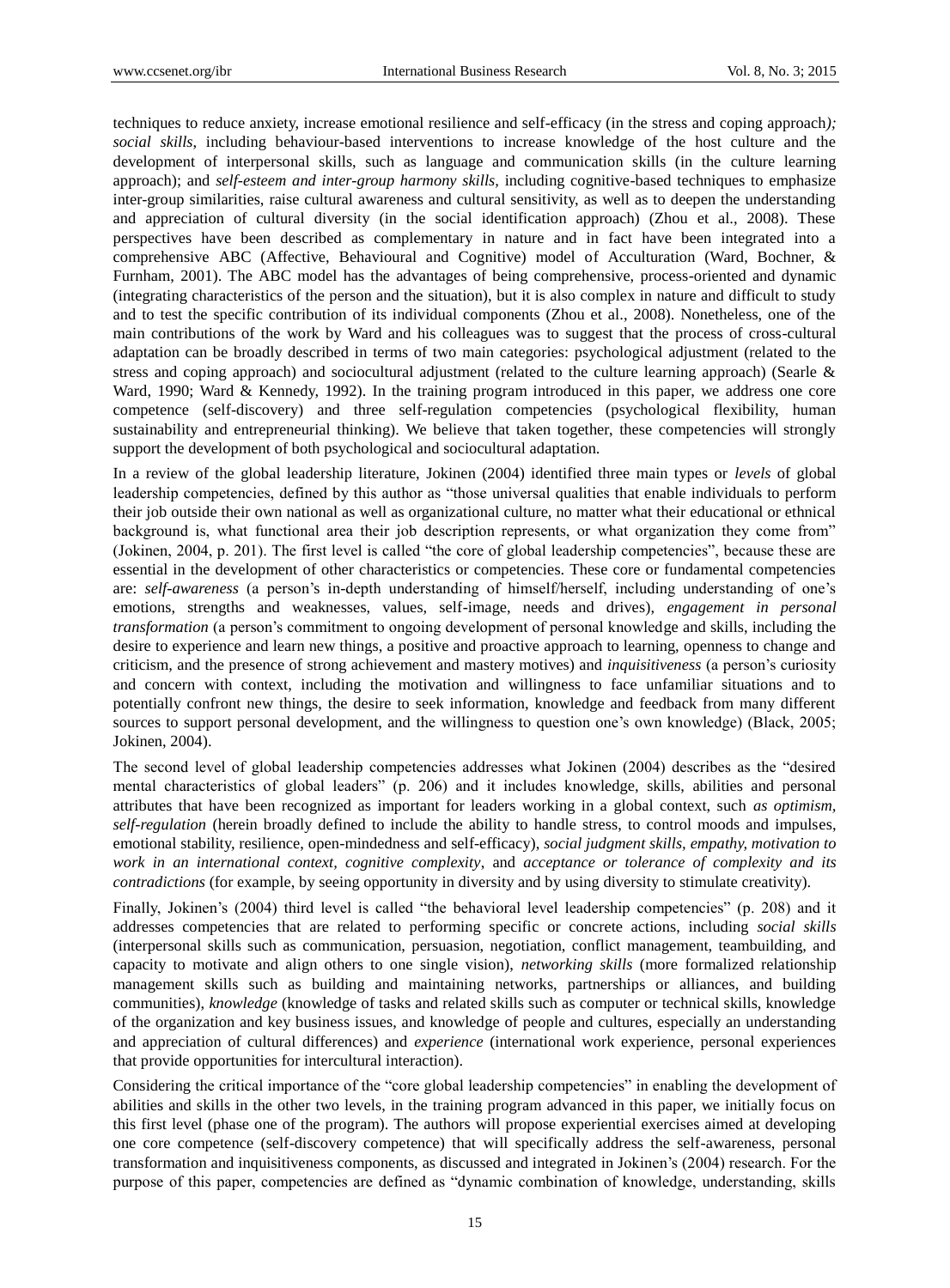### and abilities" (Azevedo et al.,  $2012$ , p.  $26$ ).

In addition, we will discuss how a training program that promotes the development of this core competence can significantly affect other competencies at the second level. In particular, the authors will examine the impact of the self-discovery competence on three other competencies: psychological flexibility (defined as "the ability to contact the present moment more fully as a conscious human being, and to either change or persist when doing so serves valued ends"; Hayes & Strosahl, 2010, p. 5), human sustainability (herein defined by the concept of *thriving*, or the ability to sustain oneself through "the joint experience of vitality and learning"; Spreizer, Porath, & Gibson,  $2012$ , p. 155) and entrepreneurial thinking (defined as the ability to rely on "non-linear thinking style patterns as intuition, creativity, imagination, and optimism that support the consideration of novel ideas, as well as risk-taking and perseverance in the face of failure"; Vance, Groves, Gale, & Hess, 2012, p. 128). We note that these three concepts also represent a "dynamic combination of knowledge, understanding, skills and abilities" (Azevedo et al., 2012, p. 26) and therefore can be accurately described as competencies. To exemplify, the concept of psychological flexibility includes knowledge and understanding of its underlying processes of mindfulness and acceptance (for example, the importance of contacting the present moment in a non-judgmental fashion), and of commitment and behavioural change (for example, the importance of aligning actions to core values), as well as the skills and related abilities needed to implement these principles and ideas into one's life.

The authors of this paper examined the impact of our core competence, self-discovery, on these three specific second level competencies (psychological flexibility, human sustainability and entrepreneurial thinking) for a few good reasons. First, these three competencies fall within the broader notion of *self-regulation*, which plays a crucial role in the cross-cultural adaptation process. Research on cultural intelligence (defined as "a system of interacting knowledge and skills, linked by cultural metacognition, that allows people to adapt to, select, and shape the cultural aspects of their environment", Thomas et al., 2008, p. 126) suggested that the development of "culturally intelligent behaviour" depends on a general process of "cultural metacognition" (Thomas et al., 2008, p. 127), which describes the knowledge and ability *to monitor, regulate and control* one's cognitive and affective states. Thus in the growing number of studies on cultural intelligence, self-regulation is given a central role (Creque & Gooden, 2011; Li, Mobley, & Kelly, 2013). The self-regulation processes discussed in the cultural intelligence literature however tend to be more focused on cognitive process ("thinking about the thinking") – hence the name "metacognition"–while our self-regulation competencies come closer to other conceptualizations that emphasized open-mindedness, propensity to suspend judgment, tolerance for ambiguity, flexibility in meeting needs or behavioural flexibility, adaptive capacity, ability to handle stress or resilience, ability to control moods and impulses, and emotional stability (for a detailed review, see Jokinen, 2004). Second, these three self-regulation competencies seem to be inter-related. For example, a number of studies examining psychological flexibility within an organizational context showed that psychological flexibility was correlated with mental health, improved job performance, learning and workplace innovation (Bond & Flaxman, 2006). We can further speculate that there are other inter-relationships among psychological flexibility, entrepreneurial thinking and human sustainability (or thriving), such as the potential influence of entrepreneurial thinking on an individual' sense of vitality and capacity to learn. Third**,** as suggested by Thomas et al. (2008), we believe that these three competencies can have a strong potential impact on the so-called third-level of behavioural competencies (for example, the development of culturally-sensitive social skills), because they address key self-regulation processes that support psychological adjustment and behavioural change.

Considering the importance of self-regulation competencies for the acquisition of cross-cultural behaviour, the training program introduced in this paper also includes a second phase of entrepreneurial projects (herein broadly conceived as any type of project that creates a new product, service or event that meets an existing need in the local community) which are intended to further promote their development in international students. To support this aim, we suggest the design and implementation of two entrepreneurial projects that allow the acquisition of knowledge and practical experience in each of the three self-regulation competencies. We recommend that each entrepreneurial project address two of the four topics - psychological flexibility, entrepreneurial thinking and the two aspects of human sustainability (i.e., vitality and learning) - so that the projects become truly complementary in nature.

Our training program therefore shifts the focus from the more overt or behavioural competencies to *inner* competencies at the first and second levels, which provide a strong foundation to facilitate the entire cross-cultural adaptation process (Jokinen, 2004; Thomas et al., 2008). We start with self-discovery, because we believe that this competence is essential for the development of other key cross-cultural competencies (Mendenhall, Arnardottir, Oddou, & Burke, 2013). In addition, we further strengthen the development of three self-regulation competencies, considering their critical role in enabling the acquisition of culturally-sensitive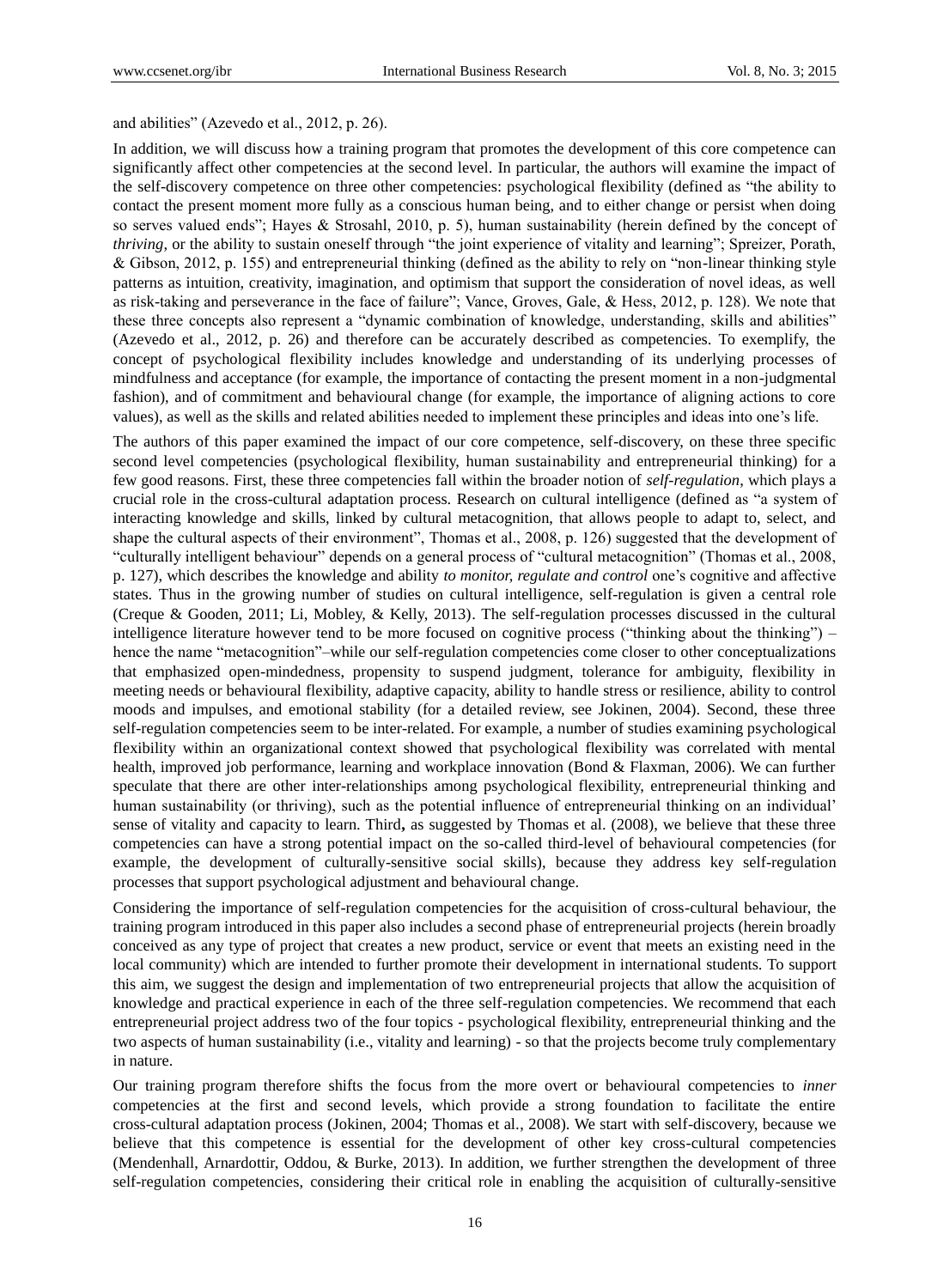behaviours (Li et al., 2013).

We believe that the self-development competencies examined in this paper can bring about personal transformation and growth *from the inside out* and thus empower international students to more effectively integrate in their social environments, in a way that allows them to keep their core cultural values and at the same time selectively adopt new behaviours from their new environments. Research by Berry and his colleagues has suggested that even though acculturation is not an homogeneous process (individuals adjust to other cultures in different ways), this type of *integration* acculturation strategy (when individuals combine cultural values and behaviours from both home and host cultures) is not only the preferred acculturation strategy of immigrant youth, but it is also the least stressful, as compared to *assimilation* (when individuals do not maintain their cultural identity), *separation* (when individuals avoid interactions with members of another culture and cultural identity is strongly preserved) or *marginalization* (when cultural identity is lost and there is also little interest in engaging in relationships with other cultural groups, for reasons such as feelings of discrimination or exclusion) (Berry, 2005, 2008).

Finally, we note that this paper introduces the theoretical foundation and key experiential learning activities included in the new training program and it is the first step in a larger research agenda which will seek to empirically examine the extent to which this type of cross-cultural training will *actually* promote the development of self-discovery and self-regulation competencies. Additional research may be needed to refine the training program, as well as to ascertain the role of each of the three self-regulation competencies as mediators in the relationship between self-discovery (our antecedent or independent variable) and psychological and socio-cultural adjustment (the outcomes or dependent variables) (Swagler & Jome, 2005; Ward & Kennedy, 1993).

## **4. Competency-Based Training for Effective International Student Integration**

#### *4.1 Phase 1: Self-Discovery Competence*

In the first phase of our training program, we include a series of experiential exercises to develop self-discovery. We define self-discovery as a competence that includes the knowledge, understanding, skills and abilities that are needed in order to engage in self-exploration, self-reflection and identity re-construction within the context of cross-cultural adaptation (Jackson, 2005; Li, Hodgetts, & Ho, 2010). Self-discovery is a critical or core cross-cultural competence because it addresses the self-awareness and self-reflection processes required to pay attention, ask questions, learn and nurture self-development (Mendenhall et al., 2013; Negi, Bender, Furman, Fowler, & Prickett, 2010). As discussed in a number of different studies, self-awareness is one of the most critical components in the development of cross-cultural competence. For example, in summarising the extensive review conducted by Bird, Mendenhall, Stevens and Oddou (2010), Mendenhall et al. (2013) mentioned self-awareness as one of the so-called *preeminent competencies* that are consistently examined in the global leadership literature (Mendenhall et al., 2013, p. 437). Negi et al. (2010) further noted that it is not sufficient to learn about others' cultures and that specific cultural training should promote the development of self-awareness (Negi et al., 2010). In this paper, we take Goleman's view of self-awareness ("the on-going attention to inner states"; Goleman, 2005, p. 46), which this author explains as a type of introspective awareness that is equivalent to *mindfulness*, or "paying attention in a particular way: on purpose, in the present moment, and non-judgmentally" (Kabat-Zinn, 1994, p. 4). Similarly, Brown and Ryan (2003) described mindfulness as an ―enhanced attention to and awareness of current experience or present reality‖ or simply as ―open or receptive awareness and attention" (Brown & Ryan, 2003, p. 822). Therefore, the first building block of our self-discovery competence is *mindfulness*.

The concept of mindfulness has been extensively researched in the psychology and business literatures. Brown and Ryan (2003) for example, discussed the role of mindfulness in self-regulation and well-being, suggesting that open awareness and attention can facilitate recognition of basic needs; help individuals to disengage from automatic and unhealthy thoughts and behaviours; and enhance happiness, due to greater clarity and vividness of experience. In the business literature, mindfulness is considered an important skill for leaders, because it reduces feelings of anxiety, increases their overall ability to cope with stress and further facilitates the development of emotional intelligence (Hede, 2010; Tan, 2012). Mindfulness has also been associated with ethical decision-making, increased insight and greater organizational effectiveness (La Forge, 2000; Ruedy & Schweitzer, 2010; Weick & Putnam, 2006). These findings are further supported by growing medical research evidence suggesting that mindfulness practice can significantly affect different regions of the brain associated with, for example, self-regulation and behavioural flexibility, stress-coping and resilience, tolerance, introspection and sense of self (Congleton, Holzel, & Lazar, 2015).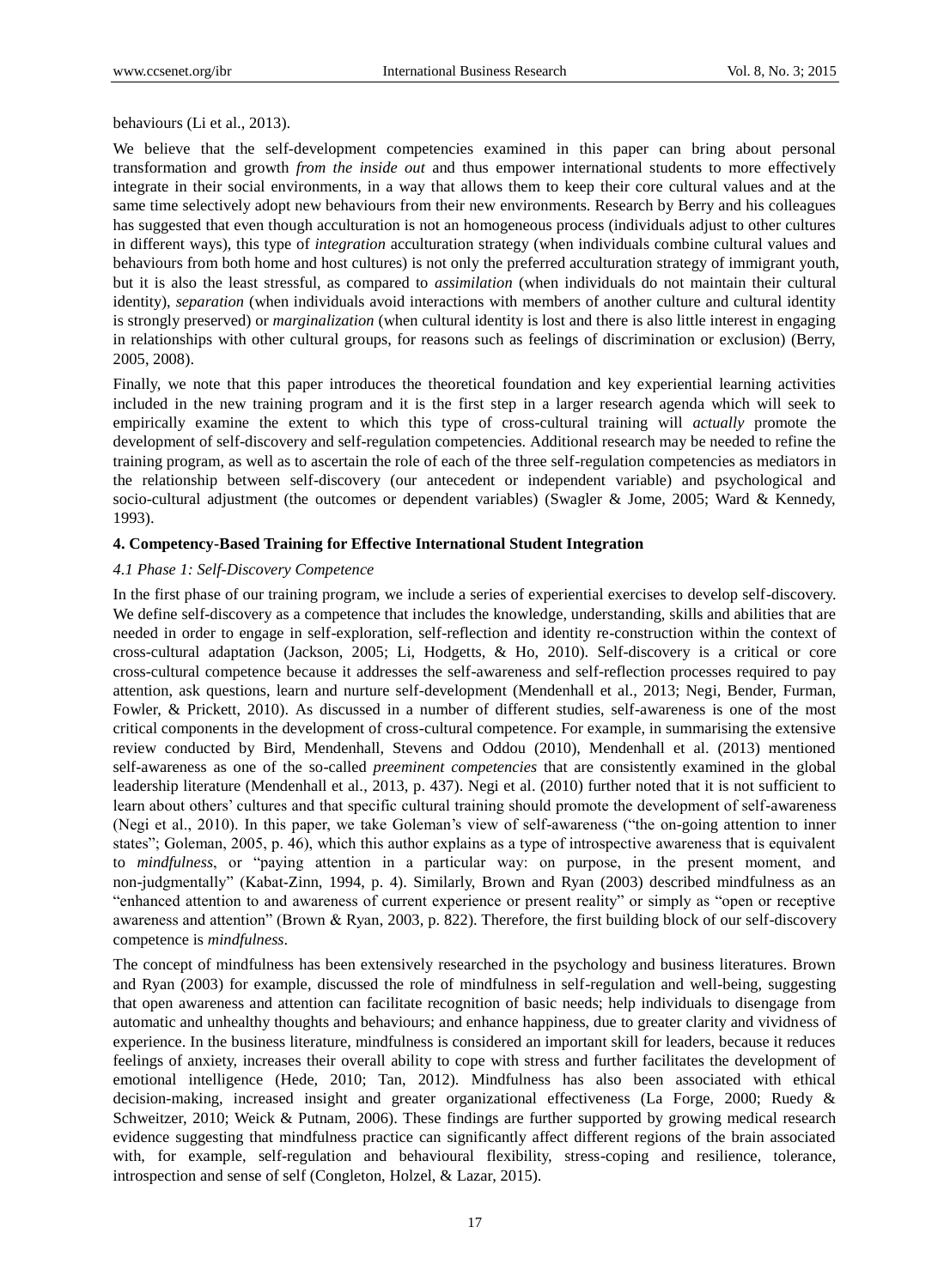While there are a number of different experiential exercises or practices that can cultivate mindfulness (e.g., yoga and Tai chi; daily journaling of thoughts and emotions; "just noticing" type of exercises), mindful meditation is the most commonly studied and recommended (Davis & Hayes, 2011; Hayes & Strosahl, 2010; Tan, 2012). In mindful meditation, the person or practitioner is invited to direct attention to his/her breath, as a way of increasing contact with the present moment (Ruedy & Schweitzer, 2010). This individual learns to simply notice the mind wandering in different directions and, with repeated practice, he/she becomes increasingly able to watch the thoughts and let them go, by returning the attention back to breathing. This type of mindful meditation allows individuals to develop a certain distance to their thoughts and feelings (thus decreasing reactivity and positively affecting emotional regulation) and to become increasingly attuned with the present moment (Davis & Hayes, 2011; La Forge, 2000).

In our competency-based program, we recommend a daily practice of mindful meditation, starting with 5-7 minutes a day and then increasing it slowly until an optimal level is achieved, according to personal preference (this could vary from 15-20 minutes per day to longer practices of 30-45 minutes). As a starting point, we suggest a combination of short (5-7 minutes) meditation exercises, such as focusing on the breath, focusing on the body (for example, scanning different parts of the body, to identify sensations or tensions), focusing on the sounds of a bell (following the sound of a bell until it fades) and/or using a guided visualisation approach (for example, repeating a few sentences to develop loving-kindness, inner peace or compassion). The first author of this paper has been practicing meditation for more than two decades and has determined it helpful to mix different types of exercises, in order to support varied experiences. In addition to meditation, we recommend the silent practice of *mindful nature walking,* wherein a person is encouraged to walk slowly on a nature path and to focus his/her awareness on *each and every step* of the way. This kind of *mindful movement* complements well the *sitting meditation* exercises suggested above and could be a good alternative for individuals who are not committed to other physical activities (e.g., yoga) that have been linked to mindfulness (Kabat-Zinn, 1994; Shelov, Suchday, & Friedberg, 2009).

The second building block of our self-discovery competence is *sense-making*. Sense-making can be defined simply as "a process of dealing with uncertainty" (Seiling & Hinrichs, 2005, p. 84), which naturally occurs when there is a difference between what is expected and what is encountered (Weick, 1995). Although this process of meaning-making is typically associated with problem-solving activities - Klein, Moon and Hoffman (2006, p. 71) for example, described it as a "motivated, continuous effort to understand connections (which can be among people, places and events) in order to anticipate trajectories and act effectively" - it is also understood as a process that is a regular or normal part of work life, considering the complex and changing nature of organizational environments (Seiling & Hinrichs, 2005). Within the context cross-cultural adaptation, we view sense-making as an important process in promoting self-discovery, because it allows individuals to search for feelings, thoughts, insights and new interpretations that help them attribute meaning and better understand their personal experiences in the world (Duffy, 1995).

In our training program, we propose the use of an expressive and self-reflective writing technique, *proprioceptive writing*, in order to encourage sense-making (Trichter-Metcalf & Simon, 2002). According to Lengelle and Meijers (2014), expressive writing is focused on both *the process* of creating a coherent personal story and of transforming emotions, while self-reflective writing is focused on developing "an individual's ability to notice and observe patterns and engage more dialogically with one's life material" (Lengelle & Meijers, 2014, p. 5). These authors further noted that *writing for self-development* is an important, self-directed learning method that allows students to construct their personal and career stories without the need for ongoing professional guidance.

Proprioceptive writing is a self-guided exercise or method originally developed by Trichter-Metcalf and Simon (2002) to enable individuals to express their thoughts and reflect on them. It is described as a "path to self-exploration and creativity" that helps to integrate emotion and intuition and to let one find "meaning through feeling" (Trichter-Metcalf & Simon, 2002, p. xxxi). Even though this method shares some similarities with meditation (proprioceptive writing relies on a regular, disciplined practice, as discussed below; furthermore, it shares some of the same goals as in meditation, such as creating freedom or detachment from thoughts), the authors explained that the main difference is that in meditation, an individual tries to let go of his/her thoughts, while in proprioceptive writing, an individual tries to engage with the thoughts, in order to reflect on and eventually transcend them, by opening up to imagination and self-discovery (Trichter-Metcalf & Simon, 2002).

We suggest that international students adopt the traditional 25-minute practice of 5 times per week, as described by Trichter-Metcalf and Simon (2002). In this practice, the individual is asked to find a quiet space or room, wherein he/she can remain alone and uninterrupted. In this quiet place, all that is needed is a comfortable chair, a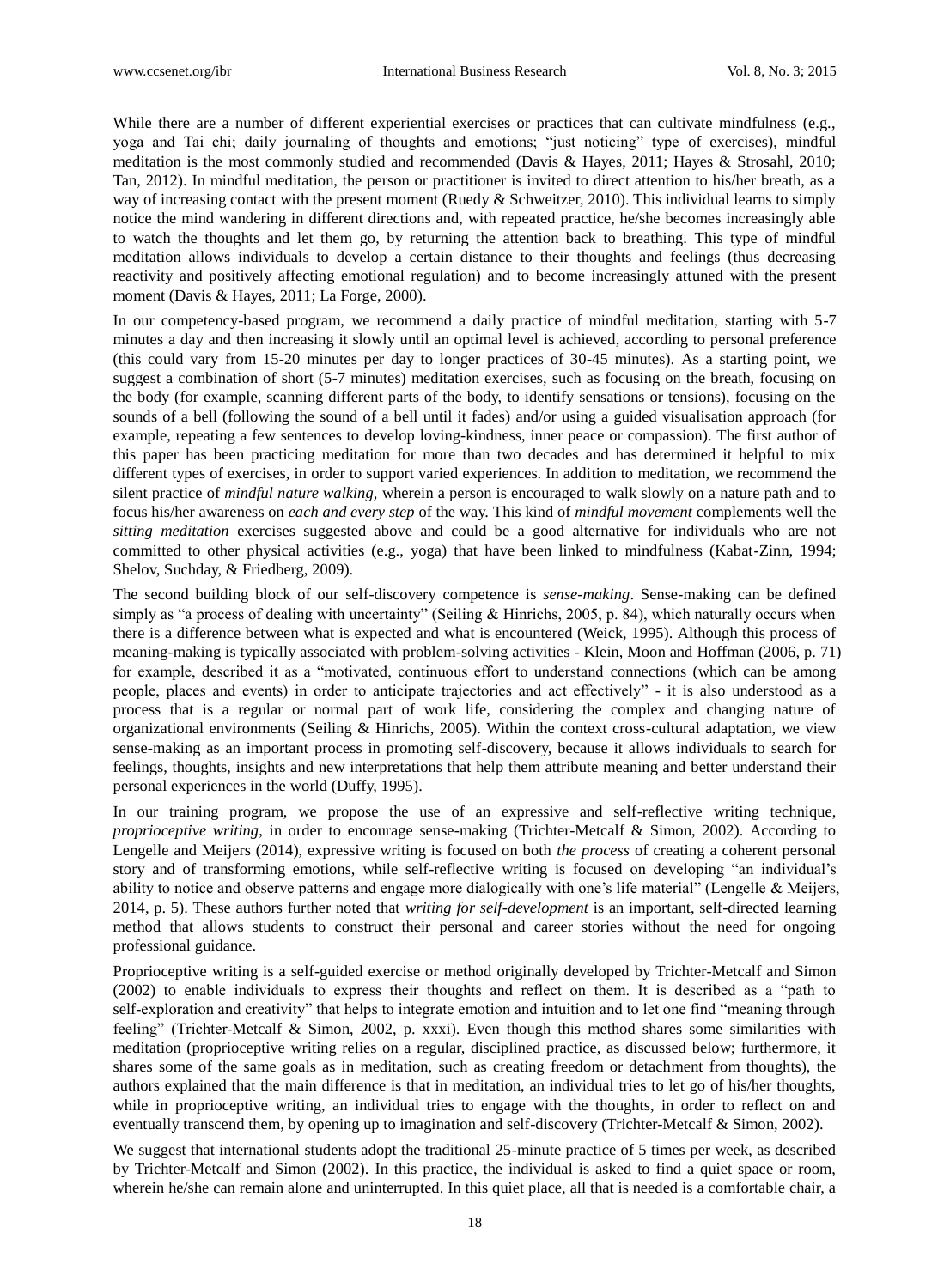table or desk (without computers, telephones or any other sources of distraction), plus a pen and some unlined white paper. To create a calm and sacred environment, the authors recommend to play Baroque music and also to light up a candle (this ritual of creating a sacred space is similar to meditation). In the beginning of the practice, the individual can ask a few *self-exploration questions*, such as: What is on my mind at this moment? Is there a feeling, event or memory that I wish to explore? Or is there a particular story that needs to be told?

In the writing process, there are only *three rules* to follow: First, "write what you hear" (try to imagine your thoughts as if they were spoken words and then write them down, exactly as you hear or "receive" them); second, "listen to what you write" (use focused or attentive listening, without judging or censoring); third, "be ready to ask the proprioceptive question" - *What do I mean by ...?* This probing question should be asked frequently, in order to provoke a deeper exploration of meaning; also, the question should be written down on paper, together with the answer, to allow for a short pause or the slowdown of the thinking process (Trichter-Metcalf & Simon, 2002, pp. 32-35). Lengelle and Meijers (2014) provided the following example: If a student writes I am "...frustrated by my new boss", a proprioceptive question would be "What do I mean by frustrated by my new boss?" and the answer could be that "...he is impatient; he did not take time to explain what my role was; he treated me like a child" and so on (Lengelle & Meijers, 2014, p. 60). This question can be asked as many times as a person wants to, whenever there is a feeling or a sense that there is something more to be told.

The product of this 25-minute writing process is entitled a "Write" and it should always be followed by a final, concluding section that includes four questions: "What thoughts were heard but not written?"; "How or what do I feel now?"; "What larger story is the "Write" a part of?"; and "What ideas came up for future "Writes"?" (Trichter-Metcalf & Simon, 2002, pp. 39-41). The authors underscored that many personal revelations actually occur during this final section, so it is therefore considered as a very important part of the writing method.

We conclude the discussion on self-discovery competence by pointing out that when mindfulness and sense-making activities are practiced on a regular basis, international students can build a solid basis to gain personal insights and to promote deeper understanding and self-knowledge. In addition, as previously mentioned, the development of self-discovery competence can positively affect psychological flexibility, human sustainability and entrepreneurial thinking. To exemplify, mindfulness is perceived as a central practice needed in the development of key internal processes underlying psychological flexibility, including *acceptance*, *cognitive defusion* (diminishing or altering the "domination of verbal stimuli in the regulation of behavior"; Bond, Hayes, & Barnes-Homes, 2006, p. 7), *contact with the present moment* (being present, or being able to experience a "continuous awareness of what is occurring now, and now, and now"; Hayes & Strohsal, 2010, p. 43); and 'self as context' (or simply "contact with a transcendent sense of self"; Bond, Hayes, & Barnes-Homes, 2006, p. 10). We further expect that the practice of proprioceptive writing will strengthen these adaptability/flexibility benefits, given the invitation to "being present" and to developing focused attention and focused listening (Trichter-Metcalf & Simon, 2002).

We also expect that self-discovery experiential exercises can positively impact human sustainability and entrepreneurial thinking. One of the key aspects of thriving (our central concept used to describe human sustainability) is the experience of *vitality* ("the sense that one is energized and feels alive"; Spreitzer, Porah, & Gibson, 2012, p. 155). The second aspect is learning ("growing through new knowledge and skills"; Spreitzer et al., 2012, p. 155). As Spreitzer et al. (2012) explained, it is essential that individuals continuously remain attuned or *mindful* to their levels of vitality and learning, so that they are able to better self-regulate and change behavior, whenever needed. For example, when individuals feel stressed or fatigued, they can employ a number of individual strategies for energy renewal, such as taking more frequent breaks during work (or study), devoting time off from work during evenings and/or weekends to unwind and recharge their energy (for example, by engaging in relaxation activities and physical exercise) and making sure that they get enough sleep (Fritz, Lam, & Spreitzer, 2011; Sonnentag, Binnewies, & Mojza, 2008). Similarly, too much emphasis on learning, without appropriate time for recovery and restoration, can produce information overload and diminished mental performance. Therefore, by using self-discovery practices in mindfulness and sense-making, an individual is better able to develop key self-regulation competencies, such as human sustainability. This relationship is further supported by psychology studies which correlate mindfulness with self-regulation and well-being (for a detailed review, see Brown & Ryan, 2003; Davis & Hayes, 2011).

Finally, mindfulness and sense-making activities can also foster creativity, intuition and holistic thinking, which are all important aspects or dimensions of entrepreneurial thinking (Vance et al., 2012; Weick & Putnam, 2006). For example, in reviewing the early history of the mindfulness construct in the business, psychology and educational literatures, Langer and Moldoveanu (2000) noted that mindfulness was positively associated with creativity in the workplace and with better use of creative solutions in a learning or educational context. These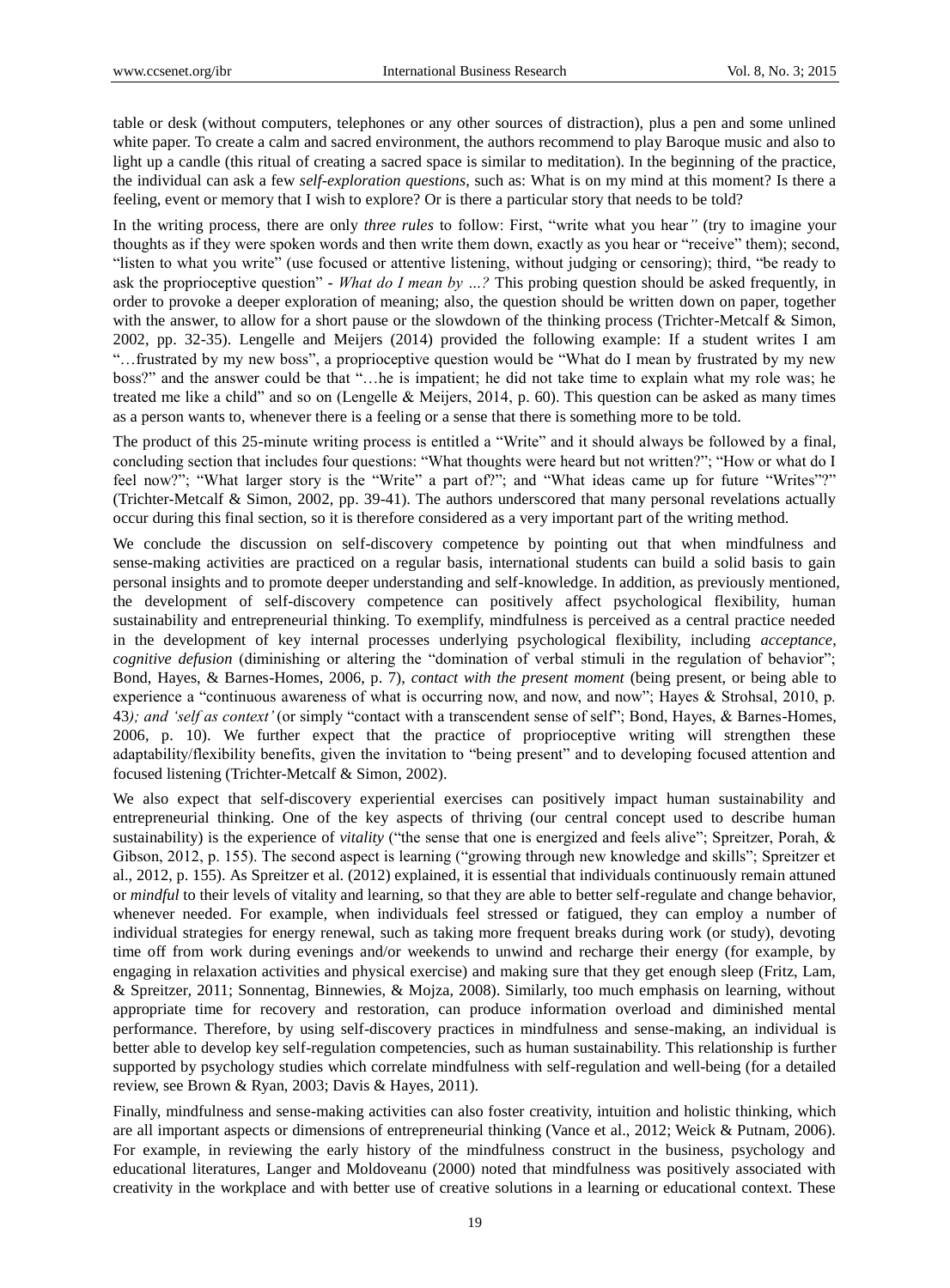early findings are further supported by recent research, which suggests that mindfulness training may reduce "the influence of the past on present-moment experiences" (Ostafin & Kassman, 2012, p. 1032) and increase intuition through greater attention to the body and the experience of emotions (Goleman, 2005; Tan, 2012). In addition, Ostafin and Kassman (2012) showed in a couple of different experimental studies that mindfulness (measured with the Mindful Attention Awareness Scale or MAAS; Brown & Ryan, 2003) was positively correlated with insight problem-solving (measured by a combination of three unique problems - the *prisoner"s rope problem*, the *antique coin problem* and the *inverted steel pyramid problem*, as per Schooler, Ohlssom, & Brooks, 1993), but not significantly related to non-insight problems (also measured with a combination of two problems, as per Schooler, Ohlssom, & Brooks, 1993 - the *card problem* and the *criminal problem*). Regarding sense-making, we agree with Drazin, Glynn and Kazanjian (1999) that creativity can best be understood as a *process of*  engagement, wherein "an individual behaviorally, cognitively, and emotionally attempts to produce creative outcomes‖ (Drazin, Glynn, & Kazanjian, 1999, p. 290). As explained by these authors, this process can essentially be viewed as a *sense-making activity* - i.e., individuals are confronted with equivocal events or problems and then they try to make sense of them by developing some type of meaning, so that they are able to identify creative or novel solutions. However, as Krueger (2007) explained within the context of entrepreneurship education, entrepreneurial actions can be traced all the way back to deep cognitive structures and beliefs or "assumptions that underpin our sense-making and decision-making" (Krueger, 2007, p. 124). Therefore, when an individual is confronted with the need to change their deep cognitive structures, which is the case during the cross-cultural adaptation process (from a cognitive perspective, national cultures can be understood as "shared cognitive structures" that are composed of categories or schemas; see for example Romney & Moore, 1998; Shaw, 1990), it is necessary to encourage and nurture his/her *self-reflective abilities,* so that this person is able to advance his/her knowledge base by "confronting significant discrepancies and contradictions‖ (Krueger 2007, p. 125). We believe that the sense-making method proposed in this paper offers ample opportunities for focused attention and deeper self-reflection among international students. This connection between proprioceptive writing and creativity is supported by a number of personal accounts that were discussed in Trichter-Metcalf and Simon's book (2002). Thus, taken together, we expect that the two building blocks of our self-discovery competence — mindfulness and sense-making — can have a potentially strong influence on creativity, intuition and other aspects of entrepreneurial thinking.

The experiential activities proposed for phase 1 of our training program are summarised in Table 1. We envision this first phase as ideally suitable for the second semester of a study program, since international students typically need the first semester term to get acquainted with their new academic life. The first program phase will include a 4-week online teaching module to help students learn about the basic aspects of mindfulness and proprioceptive writing (after this module, students will continue to practice on their own, for the remaining semester duration). In addition, phase 1 should conclude with an individual report, wherein international students will identify and discuss the main insights, challenges and lessons learned in their self-discovery process. We entitled our training program *"*Creating a new home inside yourself*"* to underscore the fact that one of the key outcomes of this program is to provide an inner space for international students where they feel safe to engage in self-exploration and self-development.

| Table 1. Training program - creating a new home inside yourself |  |  |
|-----------------------------------------------------------------|--|--|
|-----------------------------------------------------------------|--|--|

| <b>Phases</b>                       | <b>Content</b>                                         | <b>Activities</b>                                                                                                                            |
|-------------------------------------|--------------------------------------------------------|----------------------------------------------------------------------------------------------------------------------------------------------|
| <b>Self-Discovery Competence</b>    | Experiential exercises to<br>develop self-discovery    | Development of regular practice in mindfulness and<br>sense-making (mindful meditation; mindful nature walking;<br>proprioceptive writing)   |
| <b>Self-Regulation Competencies</b> | Entrepreneurial projects to<br>develop self-regulation | Design and implementation of community engagement projects<br>(developing new product/service/event; working within<br>multi-cultural teams) |

#### *4.2 Phase 2: Self-Regulation Competencies*

In the second phase of our training program, we suggest the design and implementation of two entrepreneurial projects. We define an entrepreneurial project as any type of project that is developed on the basis of a new idea (for example, a new service, product, or event) that could potentially be implemented in the future, either with the creation of a new venture, or alternatively, within an existing company or local community. In this paper, we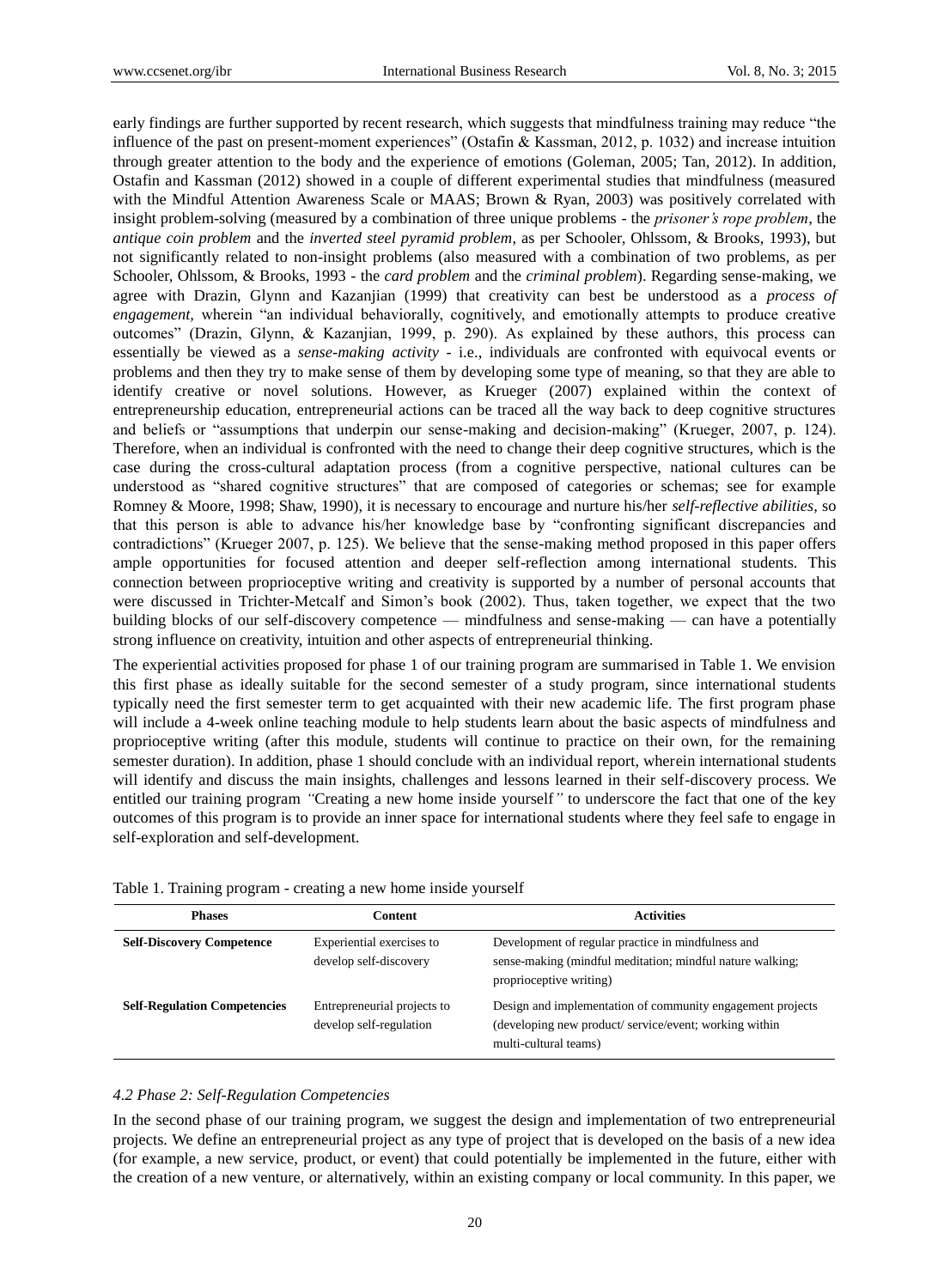therefore take the broader view that an entrepreneurial project involves "producing something new, innovating; taking action to produce products, services or events that are valued in the community because they meet specific needs" (Government of Quebec, 2006, p. 28).

Considering that one of the primary goals of this phase is to allow further development of self-discovery competence, we recommend that phase 1 activities continue throughout the duration of phase 2. This extended practice in mindfulness and sense-making activities will assist international students in strengthening and solidifying their process of self-discovery, so that it becomes a central aspect of their personal and professional lives. In addition, the entrepreneurial projects suggested in this phase will further promote international students' knowledge and practice in key self-regulation competencies that are directly affected by the core or foundational self-discovery competence. To support this aim, we propose that each of the two projects be designed to address a combination of two self-regulation competencies (psychological flexibility, entrepreneurial thinking, and the two aspects of human sustainability – i.e., vitality and learning). Thus, international students may, for example, choose to design any new product, service or event that will help a company increase the psychological flexibility and entrepreneurial thinking of its employees. Alternatively, they can focus on entrepreneurial thinking and the human sustainability aspect of learning (acquisition of knowledge and skills). The only requirement that we specify is that there should be no overlap in topics, so that the second project becomes truly *complementary* to the first. So, if international students choose as their first project to develop a new idea (for example, a new program or event) that promotes entrepreneurial thinking and learning within a specific organization, the second project should focus on psychological flexibility and the human sustainability aspect of vitality (an example could be a new consulting company that offers wellness programs that teach adaptability and energy management skills). While we realise that the complementary nature of these projects may reduce international students' opportunities to work with different teams in projects 1 and 2, this requirement will allow international students to acquire knowledge in each of the key self-regulation competencies identified in our study as critically important for cross-cultural adaptation.

Finally, the entrepreneurial projects proposed in this training phase can bring two important additional benefits to international students. First, these students will have the possibility to work in multi-cultural teams, which will help them start developing their social skills in key areas such as communication, active teamwork, active listening, and negotiation *within a multi-cultural context.* The project work will therefore not only assist international students to gain inter-cultural knowledge and understanding in a practical situation, but also to start learning about common barriers to multi-cultural team effectiveness, such as differences in the use of direct versus indirect communication, lack of familiarity with the different accents and different levels of fluency in the team's working language, team members' difficulties in dealing with different attitudes towards time and other decision-making norms (how the group arrives at decisions), as well as their challenges in learning and coping with distinct attitudes towards group dynamics and group leadership (e.g., different ways of handling team conflict; different attitudes and expectations regarding team leadership) (Breth, Befar, & Kern, 2006). Second, since the entrepreneurial projects are designed to include a strong community involvement component, they can foster international students' engagement in their local community. To encourage this type of social engagement, we recommend that the new product, service or event should solve an existing need that was identified via *conversations or interviews* with members of the local community and that international students be encouraged to develop this new idea with the goal of delivering a product/service/event that could *potentially* be adopted by members of the local community (i.e., the project may conclude with a "minimum viable product" or "minimum viable service" containing key basic features that could subsequently be tested and improved, on the basis of feedback from potential customers; Ries, 2011). The design and implementation of these projects will thus bring international students in close contact with a variety of community stakeholders, such as companies, government agencies, universities etc. International students' involvement in the two entrepreneurial projects could consequently increase their social capital as well as their feelings of belonging (Belkhodja & Esses, 2013).

Regarding the duration of phase 2, we suggest that each of the entrepreneurial projects be carried out within one semester, so that the entire phase 2 is completed within one academic year. This one-year timeframe should give international students sufficient time to: conduct literature review on their respective topics, generate a list of potential ideas and interview topics, and to meet with community members to discuss and evaluate their specific needs. After the new project idea or concept has been defined, international students will work together within their respective groups to develop this new concept into a final product/service/event. We further suggest that the entrepreneurial projects be completed with a final group presentation to the rest of the class. Also, international students should submit an individual written report discussing their key personal learnings related to their project work and examining how their self-discovery activities supported them in their project work. Higher education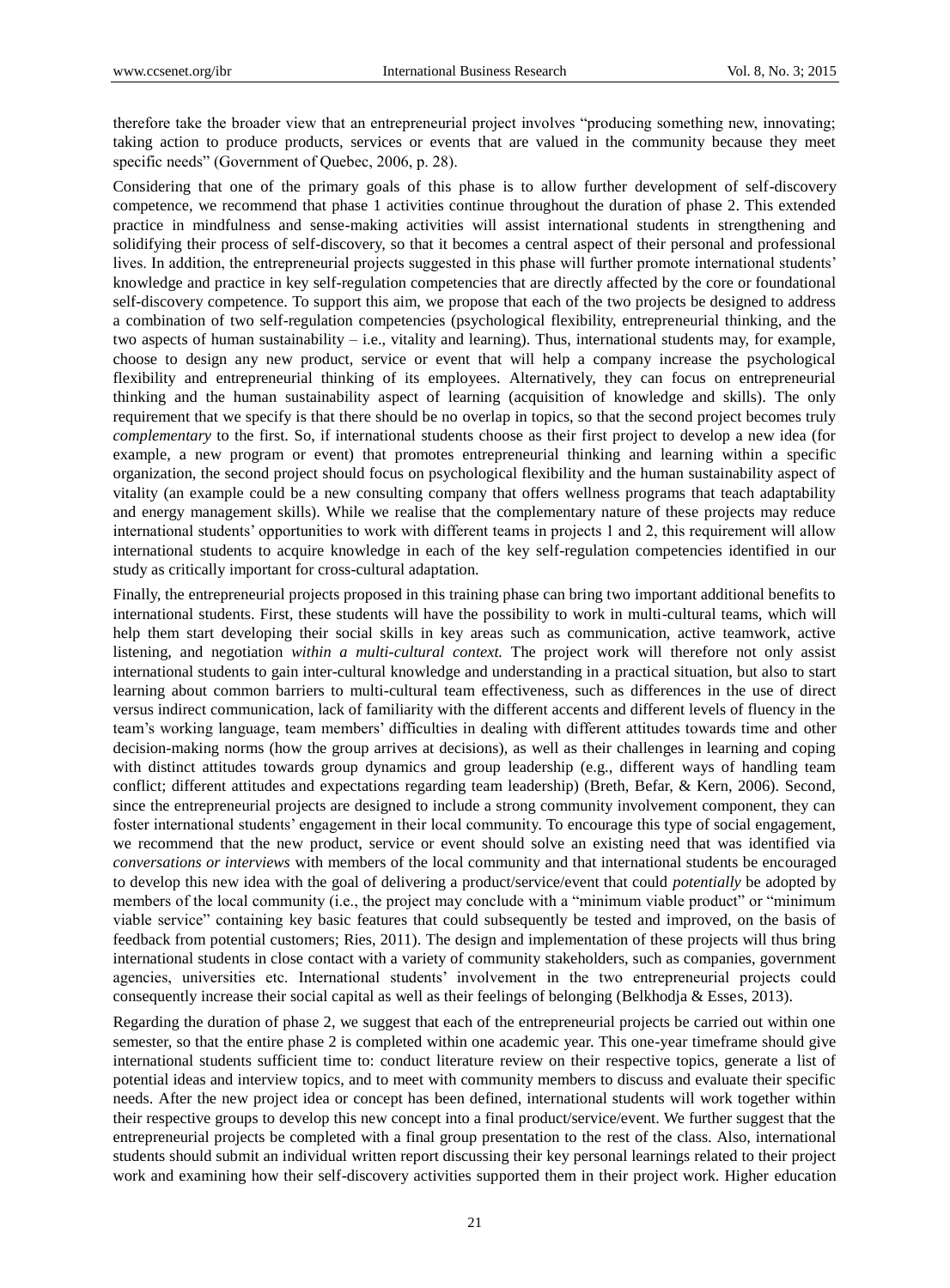institutions may choose to offer a certificate of completion in "Global Leadership, Wellness and Entrepreneurial Thinking" in order to encourage international students to remain engaged throughout the entire program duration of three semesters.

We conclude this discussion of phase 2 of our training program by mentioning that although phase 2 activities will help promote understanding and development of self-regulation competencies, future coursework and/or additional experience with applied projects in the areas of psychological flexibility, human sustainability and entrepreneurial thinking may further enhance competency development in these areas. For example, specific courses in entrepreneurship, coupled with applied projects in service learning or problem-based learning, can bring deeper knowledge and acquisition of entrepreneurial skills (Krueger, 2007). Similarly, international students' engagement in coursework and applied projects related to specific aspects of human sustainability (such as energy management or stress management) or psychological flexibility (for example, life coaching or visionary thinking) can strengthen competency development in these areas. Table 1 provides a summary of phase 2 activities.

#### **5. Conclusion**

There is widespread recognition of the importance of professional immigrants to the future economic prosperity and innovation of different countries, as discussed in a number of research studies reviewed in this paper (Baughn et al., 2013; Downie, 2010; Hanson, 2012; OECD, 2013a). Additional research has also shown that international students - one of the important groups of highly qualified or skilled immigrants, together with internationally trained workers - can significantly contribute to economic development during their time of study (RKA Inc., 2012). Considering international students' perceived talent and *potential* to stay in their host country after graduation, a growing number of countries around the world are embracing comprehensive international student recruitment strategies, as a means to counteract the effects of an aging and shrinking workforce (Altbach & Knight, 2011; Andrade, 2006; Chipello & Millman, 2005; Eaton, 2013). However, as recently suggested by Belkhodja and Esses (2013), within the context of the Canadian labour market, the actual contribution of international students to society *depends* on their appropriate or effective social and economic integration. As noted by these authors, "acculturation is always a key obstacle" (Belkhodja & Esses, 2013, p. 16), which is hindered by the lack of understanding of cross-cultural differences between one's country of origin and the host country and by the often insufficient command of the host country's language. Belkhodja and Esses (2013) further mentioned that while international education is not a recent phenomenon for most OECD countries, only since the early 2000s there has been a significant shift in the way that international students are perceived and treated by their host country's government and society. To be sure, international students in the past few decades were perceived primarily as a source of revenue for higher education institutions; only in recent years they were recognized as perfect or "ideal candidates for immigration" (Belkhodja & Esses, 2013, p. 3). Part of this shift is of course due to the extraordinary growth in international education. According to a recent report from OECD (2013b), there were close to 4.3 million studying abroad in 2012, which indicated a 70% growth in international student enrollment, as compared to 2000 (OECD, 2013b). Additional contributing factors that were discussed in our paper include: global demographic trends (aging of the workforce) leading to current and expected future labour market shortages; the empirical evidence supporting the interconnection among immigration, innovation and economic growth; the specific challenges of integrating internationally trained workers (for example, the problem with recognition of academic qualifications); and the intention of international students to stay in the host country after graduation, at varying degrees (AAU, 2013; Kim et al., 2011; Soon, 2010).

However, we have argued in this paper that the effective integration of international students is an important *precondition* for their future retention. Studies in international education showed that while academic integration challenges were present, social adjustment challenges prevailed (evidenced by, for example, international students' frequent feelings of stress, anxiety, depression, loneliness, homesickness, as well as experiences of discrimination; also, in general, international students reported a lack of friendships with domestic students) (Andrade, 2006; CBIE, 2013; Rajapaksa & Dundes, 2002). In addition, although institutions of higher education have developed professional services to support international student integration (international student centres have typically offered a combination of services, such as student orientation, buddy system or peer program; professional advice on issues related to immigration, student work permit or taxation; professional counseling), Popadiuk and Arthur (2004) suggested that international students remain reluctant to use any type of professional counseling and actually prefer to either "suffer alone" or seek the support of family and close friends. These authors proposed the development of early intervention programs that are specifically tailored to international students' needs.

After extensive literature review in global leadership, international education and related disciplines, the authors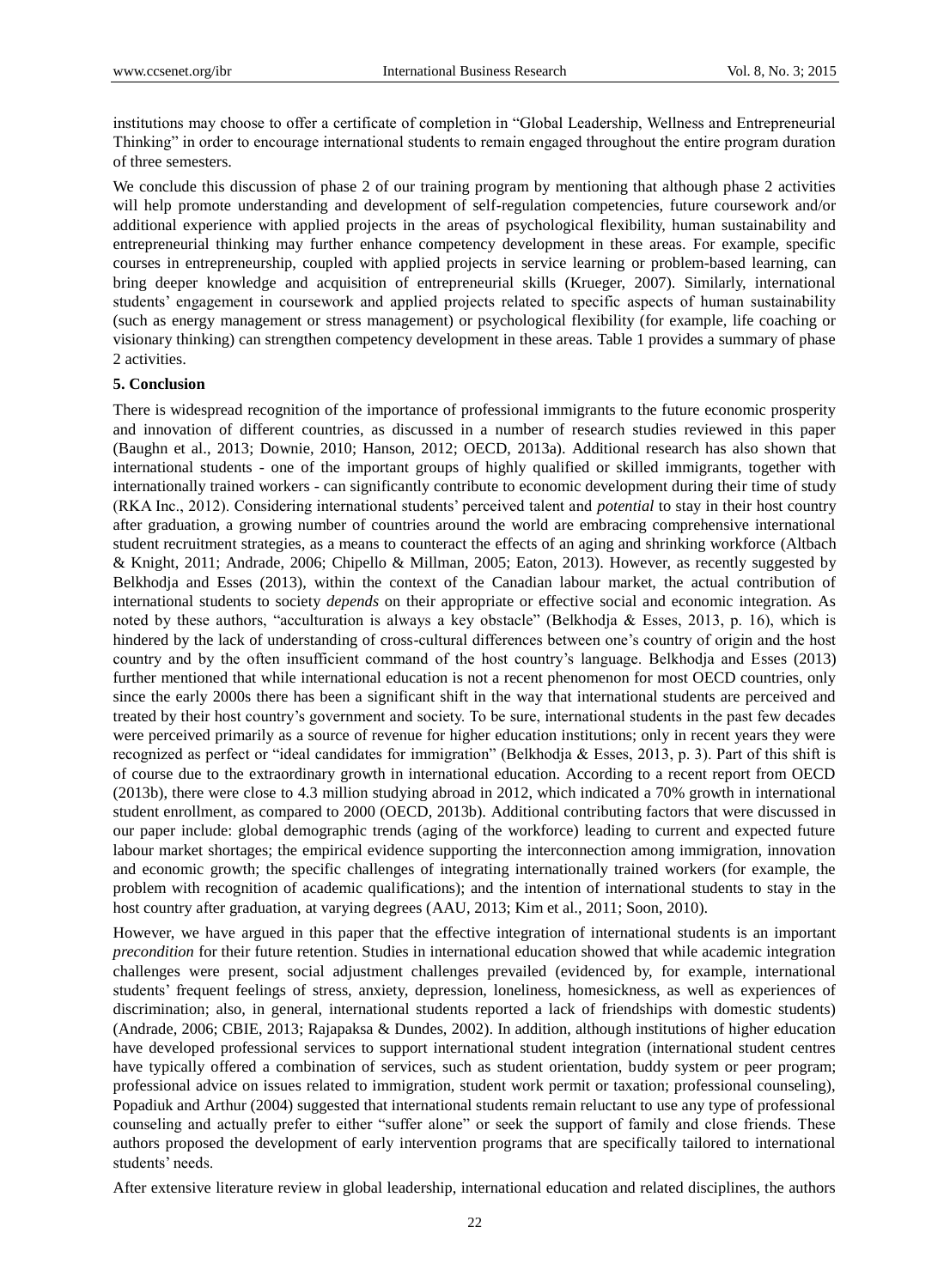of this paper introduced a competency-based training program that is intended to *simplify the journey* for international students, by "building capacity within" (developing *inner* competencies that are critical for cross-cultural adaptation). We realised that most of the focus of existing cross-cultural adaptation research and practice has been placed on the more overt or behavioural competencies (e.g., language and other social skills; Jokinen, 2004), probably because these competencies are urgently needed in order to provide international students with a good level of functioning within a new social environment.

Nonetheless, there is sufficient empirical evidence suggesting that these behavioural or third level competencies cannot be effectively learned without the development of key inner competencies at the first and second levels, such as self-awareness and self-regulation competencies (Jokinen, 2004). A growing number of research studies in culture intelligence, international management and global leadership provided additional evidence in support of Jokinen's (2004) central argument that the development of these competencies is *fundamental* in facilitating the development of higher level competencies (Negi et al., 2010; Mendenhall et al., 2013; Thomas et al., 2008).

The competency-based program advanced in this paper therefore focuses on one key competence at the first level (self-discovery) and three self-regulation competencies at the second level (psychological flexibility, human sustainability and entrepreneurial thinking). Our training program combines a number of experiential activities in two separate phases (experiential exercises to foster self-discovery in the first phase; entrepreneurial projects to strengthen the connection between self-discovery and self-regulation processes and to further promote the development of three self-regulation competencies in the second phase) and it is designed to give international students sufficient amount of time to experiment, reflect and integrate these practices into their lives. In addition, considering the nature of the entrepreneurial projects proposed in phase 2, international students will have the opportunity to gain invaluable inter-cultural knowledge and understanding (from working within multi-cultural teams) and to proactively engage in their local communities. We believe that by helping international students "build capacity within", and by enhancing their prospects of acquiring social capital (Lin & Huang, 2005), this program will significantly contribute to their effective integration and retention in their host communities.

Future research may examine the level of impact of our training program on self-discovery and on each of the three self-regulation competencies. Given the novelty of this program, it would be important to investigate to what extent phase 1 activities *actually* contribute to the mindfulness and sense-making processes underpinning the self-discovery competence. In addition, future studies may assess the specific effect of our training program on the three self-regulation competencies - psychological flexibility, human sustainability and entrepreneurial thinking - as a consequence of the extended practice with self-discovery exercises and the implementation of the two entrepreneurial projects. Further research will also be needed to verify the role of these self-regulation competencies as potential mediators between self-discovery and key outcome variables such as psychological and socio-cultural adjustment. Finally, it would be interesting to compare international students from different countries to identify potentially distinct patterns in the way that they respond to each of the program activities.

To conclude, we believe that this program can serve as a critical resource to help empower international students in their cross-cultural adaptation process. The training program described in this paper can help establish a solid foundation for international students' personal transformation *from the inside out,* so that they are able to effectively cope with the challenging demands of cross-cultural adaptation. This program may be supplemented by study courses and/or applied projects in key areas such adaptability/flexibility, entrepreneurial thinking, wellness and intercultural competence. With a strong foundation in key competencies developed early on, international students will be better equipped to meaningfully engage in their social environments and to continue to make progress in their personal and professional lives.

## **References**

AAUC. (2013). *Immigration and universities in Atlantic Canada: A marriage made in heaven. Retrieved April 8,* 2014, from

http://www.atlanticuniversities.ca/blog/public-policy-paper-series/immigration-and-universities-atlantic-can ada-marriage-made-heaven

- Altbach, P. G., & Knight, J. (2007). The internationalization of higher education: Motivations and realities. *Journal of Studies in Higher Education, 11*(3-4), 290-305.
- Andrade, M. S. (2006). International students in English-speaking universities. *Journal of Research in International Education, 5*(2), 131-154. http://dx.doi.org/10.1177/1475240906065589

Azevedo, A., Omerzel, D. G., Andrews, J., Higson, H., Caballero, A., & Frech, B. (2012). Satisfaction with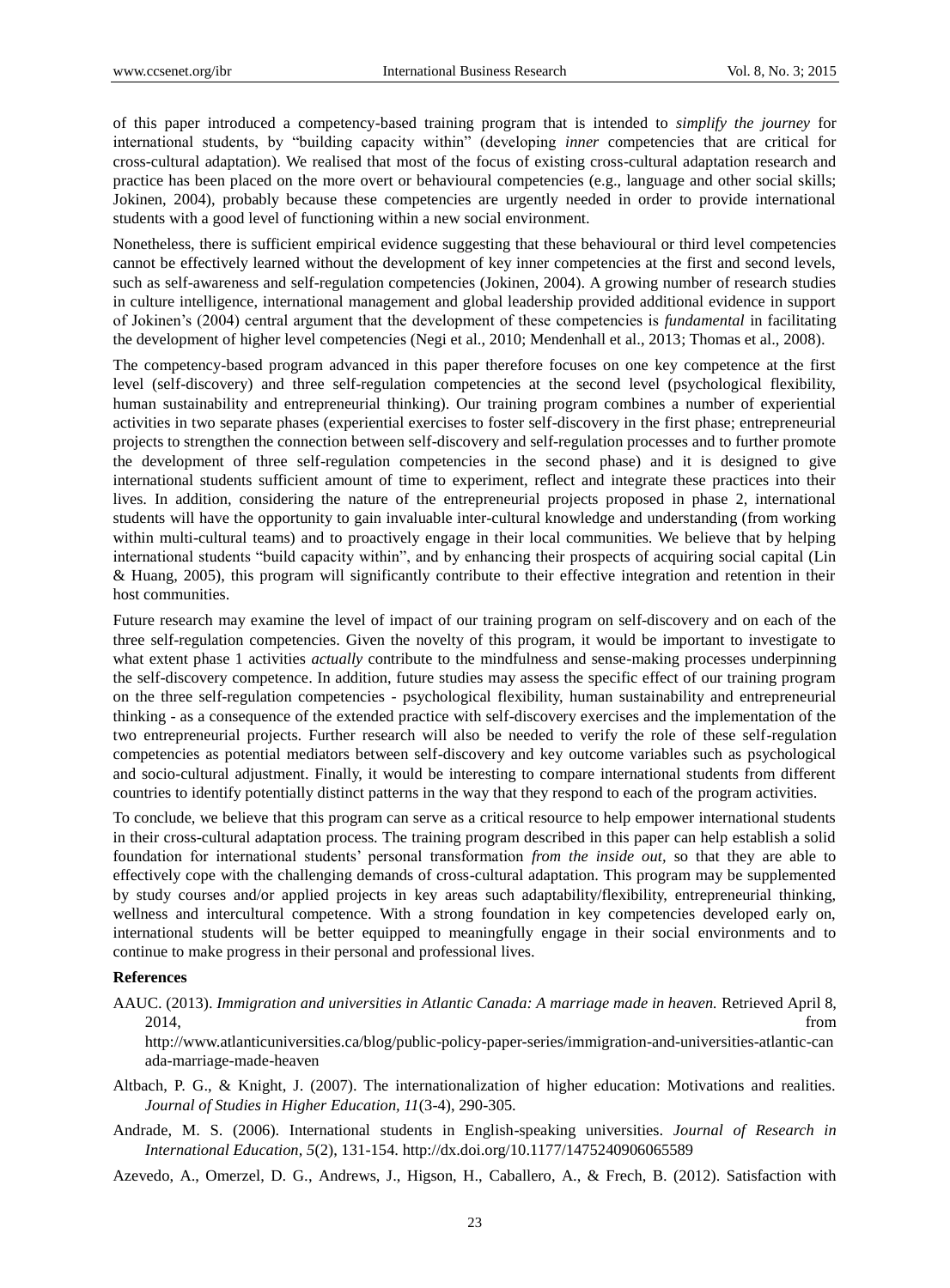knowledge and competencies: A multi-country study of employers and business graduates. *American Journal of Economics and Business Administration, 4*(1), 23-39. http://dx.doi.org/10.3844/ajebasp.2012.23.39

- Baughn, C. C., Neupert, K. E., & Sugheir, J. S. (2013). Domestic migration and new business creation in the United States. *Journal of Small Business & Entrepreneurship, 26*(1), 1-14. http://dx.doi.org/10.1080/08276331.2012.761799
- Beechler, S., & Woodward, I. C. (2009). The global "war for talent". *Journal of International Management*, 15, 273-285. http://dx.doi.org/10.1016/j.intman.2009.01.002
- Belkhodja, C., & Esses, V. (2013). *Improving the assessment of international students" contribution to Canadian society.* Retrieved **Example 2** and *Retrieved* from *Retrieved* from *Retrieved* http://p2pcanada.ca/wp-content/uploads/2014/02/International-Students-Contribution-to-Canadian-Society. pdf
- Berry, J. W. (2005). Acculturation: Living successfully in two cultures. *International Journal of Intercultural Relations*, *29*(6), 697-712. http://dx.doi.org/10.1016/j.ijintrel.2005.07.013
- Berry, J. W. (2008). Globalisation and acculturation. *International Journal of Intercultural Relations*, *32*(4), 328-336. http://dx.doi.org/10.1016/j.ijintrel.2008.04.001
- Bimrose, J., & McNair, S. (2011). Career support for migrants: Transformation or adaptation? *Journal of Vocational Behavior*, *78*(3), 325-333. http://dx.doi.org/10.1016/j.jvb.2011.03.012
- Bird, A., Mendenhall, M., Stevens, M. J., & Oddou, G. (2010). Defining the content domain of intercultural competence for global leaders. *Journal of Managerial Psychology*, *25*(8), 810-828. http://dx.doi.org/10.1108/02683941011089107
- Black, J. S. (2005). The mindset of global leaders: Inquisitiveness and duality. *Advances in Global Leadership*, *4*, 181-200. http://dx.doi.org/10.1016/S1535-1203(06)04013-5
- Bochner, S. (2003). Culture shock due to contact with unfamiliar cultures. *Online Readings in Psychology and Culture*, *8*(1), 7. http://dx.doi.org/10.9707/2307-0919.1073
- Bond, F. W., & Flaxman, P. E. (2006). The ability of psychological flexibility and job control to predict learning, job performance, and mental health. *Journal of Organizational Behavior Management*, *26*(1-2), 113-130. http://dx.doi.org/10.1300/J075v26n01\_05
- Bond, F. W., Hayes, S. C., & Barnes-Holmes, D. (2006). Psychological flexibility, ACT, and organizational behavior. *Journal of Organizational Behavior Management*, *26*(1-2), 25-54. http://dx.doi.org/10.1300/J075v26n01\_02
- Brett, J., Behfar, K., & Kern, M. C. (2006). Managing multicultural teams. *Harvard Business Review*, *84*(11), 84-91.
- Brown, K. W., & Ryan, R. M. (2003). The benefits of being present: Mindfulness and its role in psychological well-being. *Journal of Personality and Social Psychology*, *84*(4), 822-848. http://dx.doi.org/10.1037/0022-3514.84.4.822
- Campbell, L. E. (2012). Multikulti ist Doch'Ne Erfolgreiche Realitat: Why tolerance is vital for German economic growth. *Boston College International & Comparative Law Review, 35*(2), 449-480.
- CBIE. (2012). *A world of learning: Canada"s performance and potential in international education.* Ottawa: Canadian Bureau of International Education.
- CBIE. (2013). *A world of learning: Canada"s performance and potential in international education.* Ottawa: Canadian Bureau of International Education.
- Chipello, C. J., & Millman, J. (2005, May 23). Canada's open door to immigrants is seen as crucial for growth. *Wall Street Journal.* Retrieved from http://online.wsj.com/news/articles/SB111680576179640256
- Cohen, L., Arnold, J., & O'Neill, M. (2011). Migration: Vocational perspectives on a complex and diverse transition. *Journal of Vocational Behavior*, *78*(3), 321-324. http://dx.doi.org/10.1016/j.jvb.2011.03.011
- Congleton, C., Holzel, B. K., & Lazar, S. W. (2015, January 8). *Mindfulness can literally change your brain*. Retrieved from https://hbr.org/2015/01/mindfulness-can-literally-change-your-brain
- Creque, C. A., & Gooden, D. J. (2011). Cultural intelligence and global business competencies: A framework for organizational effectiveness in the global marketplace. *International Journal of Management & Information*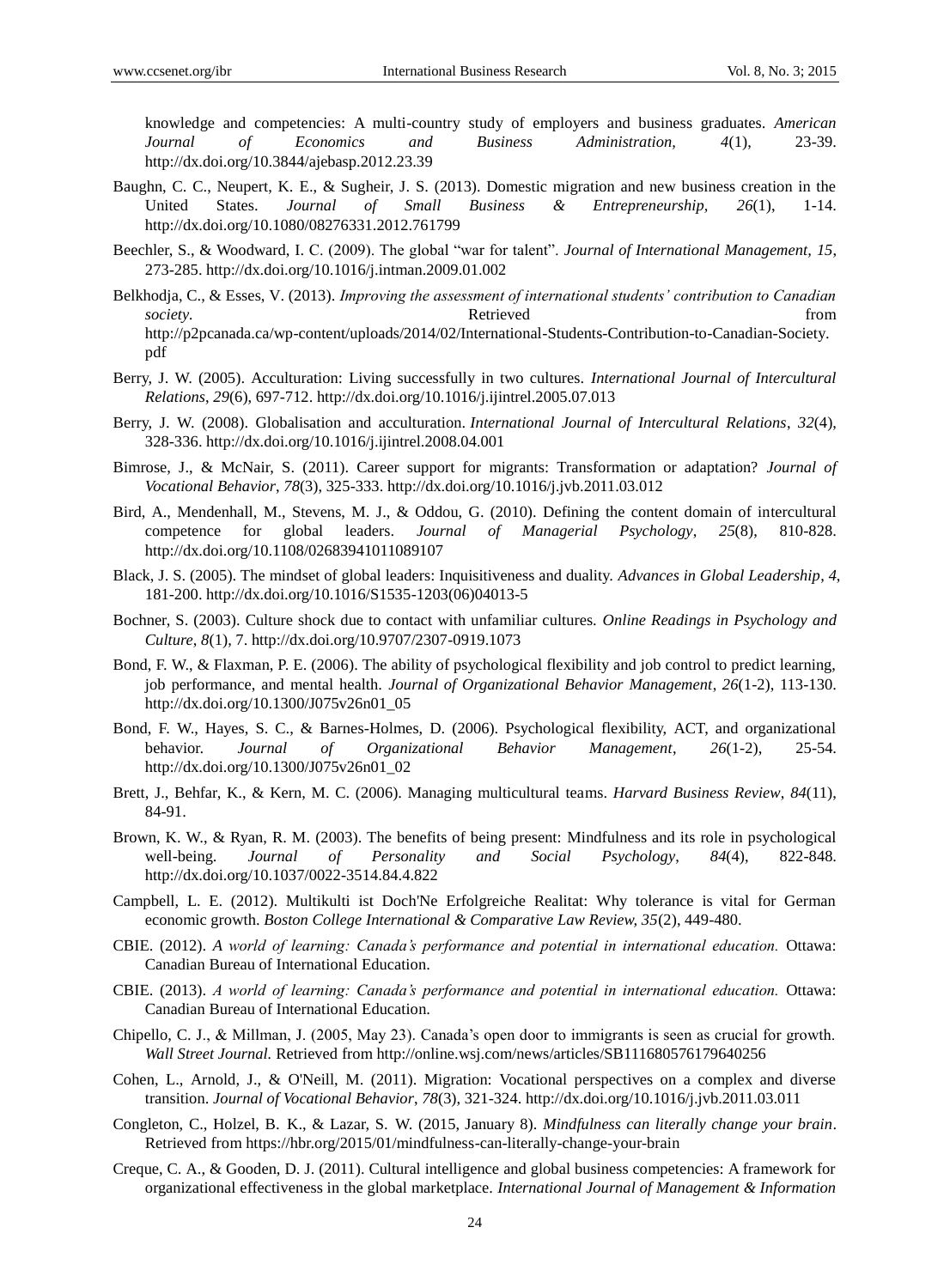*Systems (IJMIS)*, *15*(4), 141-146.

- Dalziel, M. (2008). Immigrants as extraordinarily successful entrepreneurs: A pilot study of the Canadian experience. *Journal of Small Business & Entrepreneurship*, *21*(1), 23-36. http://dx.doi.org/10.1080/08276331.2008.10593411
- Davis, D. M., & Hayes, J. A. (2011). What are the benefits of mindfulness? A practice review of psychotherapy-related research. *Psychotherapy*, *48*(2), 198-208. http://dx.doi.org/10.1037/a0022062
- Downie, M. (2010). *Immigrants as innovators: Boosting Canada"s global competitiveness.* Ottawa: Conference Board of Canada.
- Drazin, R., Glynn, M. A., & Kazanjian, R. K. (1999). Multilevel theorizing about creativity in organizations: A sensemaking perspective. *Academy of Management Review*, *24*(2), 286-307.
- Duffy, M. (1995). Sensemaking in classroom conversations. In I. Maso, P. A. Atkinson, S. Delamont & J. C. Verhoeven (Eds.), *Openness in research: The tension between self and other* (pp. 119-132). Assen: Van Gorcum.
- Eaton, M. (2013, April 23). *Employers must take proactive approach to integrating immigrants*. National Post. Retrieved that the contract of the contract of the contract of the contract of the contract of the contract of the contract of the contract of the contract of the contract of the contract of the contract of the contract of http://business.financialpost.com/2013/04/23/why-canadian-employers-must-integrate-immigrants-into-theworkforce/
- Fritz, C., Lam, C. F., & Spreitzer, G. M. (2011). It's the little things that matter: An examination of knowledge workers' energy management. *The Academy of Management Perspectives*, *25*(3), 28-39. http://dx.doi.org/10.5465/AMP.2011.63886528
- Globe and Mail. (2012, May 2). *Rethinking Immigration: The case for the 400,000 solution*. Retrieved from http://www.theglobeandmail.com/news/national/time-to-lead/rethinking-immigration-the-case-for-the-4000 00-solution/article4170229/
- Goleman, D. (2005). *Emotional intelligence* (10th ed.). New York: Bantam Dell.
- Government of Quebec. (2007). *Introduction to entrepreneurial culture: Project development guide for teachers.*  Retrieved from http://www.inforoutefpt.org/mse/documents/guidemesure\_ang\_compl.pdf
- Guthridge, M., Komm, A. B., & Lawson, E. (2008). Making talent a strategic priority. *McKinsey Quarterly*, *1*(1), 49-59.
- Hanson, G. (2012). Immigration and economic growth. *Cato Journal*, *32*(1), 25-34.
- Haslberger, A., & Vaiman, V. (2013). Self-initiated expatriates: A neglected source of global talent flow. In V. Vaiman & A. Halsberger (Eds.), *Talent management of self-initiated expatriates–A neglected source of global talent* (pp. 1-15). Basingstoke: Palgrave Macmillan. http://dx.doi.org/10.1057/9780230392809.0005
- Hayes, S. C., & Strosahl, K. D. (2010). *A Practical guide to acceptance and commitment therapy.* New York: Springer.
- Hede, A. (2010). The dynamics of mindfulness in managing emotions and stress. *Journal of Management Development*, *29*(1), 94-110. http://dx.doi.org/10.1108/02621711011009090
- Hudzik, J. K. (2011). *Comprehensive internationalization: From concept to action*. Washington, D.C.: Association of International Educators.
- ICEF Monitor. (2012, February 22). *European survey reveals intentions of international students, compares legislation.* The settle of the settle reduced from  $\blacksquare$  retrieved from  $\blacksquare$ http://monitor.icef.com/2012/05/european-survey-reveals-intentions-of-international-students-compares-legi slation
- Jackson, T. A. (2005). To thine own self be true: Self-discovery, diversity, and pre-service teachers. *Reaching Through Teaching, XVII*(1), 5-13.
- Jokinen, T. (2004). Global leadership competencies: a review and discussion. *Journal of European Industrial Training*, *29*(3), 199-216. http://dx.doi.org/10.1108/03090590510591085
- Kabat-Zinn, J. (1994). *Wherever you go, there you are*. New York: Hyperion.
- Kim, D., Bankart, C. A., & Isdell, L. (2011). International doctorates: trends analysis on their decision to stay in US. *Higher Education*, *62*(2), 141-161. http://dx.doi.org/10.1007/s10734-010-9371-1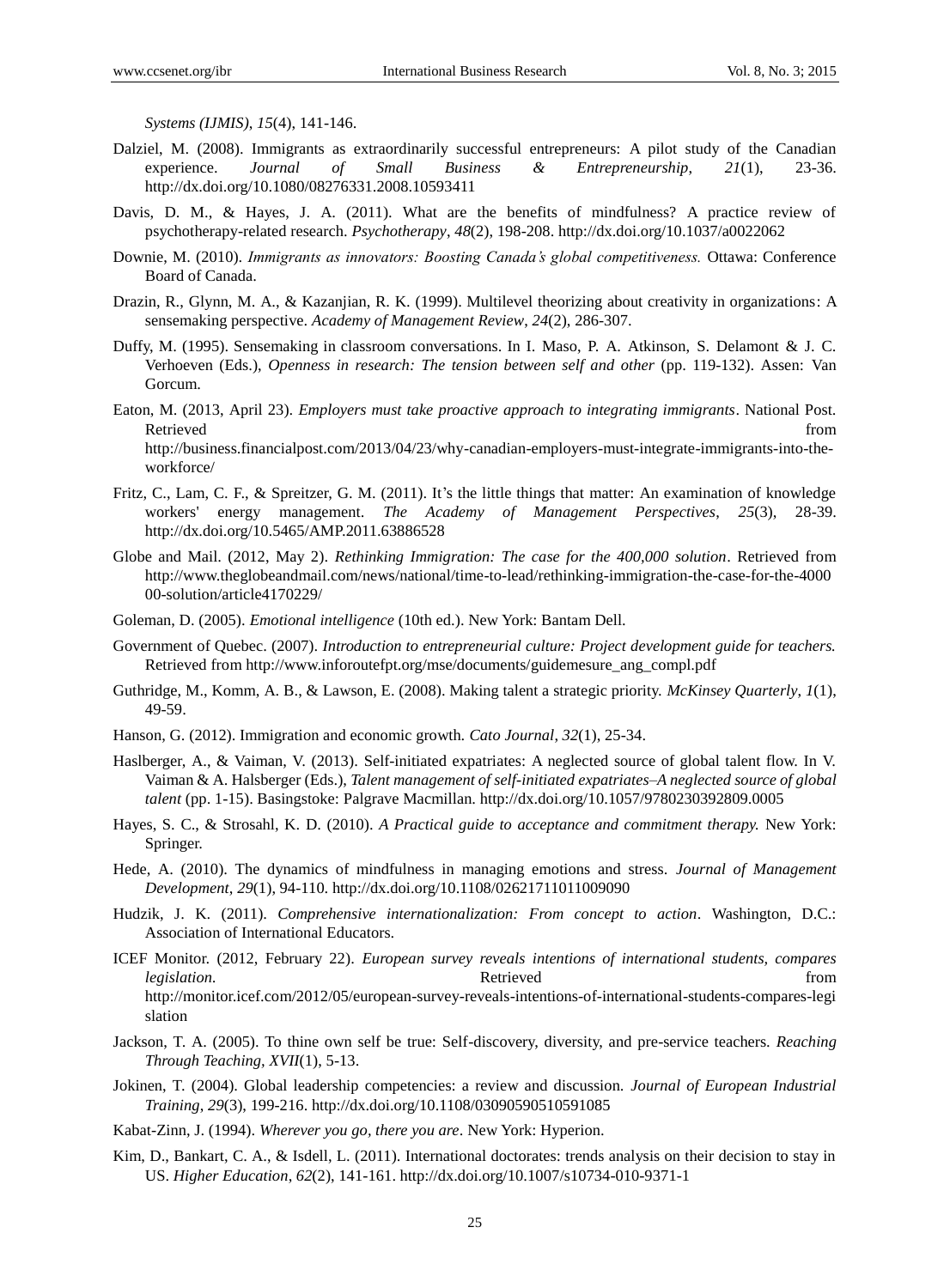- Klein, G., Moon, B. M., & Hoffman, R. R. (2006). Making sense of sensemaking 1: Alternative perspectives. *IEEE Intelligent Systems*, *21*(4), 70-73. http://dx.doi.org/10.1109/MIS.2006.75
- Krueger, N. F. (2007). What lies beneath? The experiential essence of entrepreneurial thinking. *Entrepreneurship Theory and Practice*, *31*(1), 123-138. http://dx.doi.org/10.1111/j.1540-6520.2007.00166.x
- La Forge, P. G. (2000). Four steps to a fundamental ethical vision through meditation. *Journal of Business Ethics*, *28*(1), 25-34. http://dx.doi.org/10.1023/A:1006269113147
- Langer, E. J., & Moldoveanu, M. (2000). The construct of mindfulness. *Journal of Social Issues*, *56*(1), 1-9. http://dx.doi.org/10.1111/0022-4537.00148
- Lengelle, R., & Meijers, F. (2014). Narrative identity: Writing the self in career learning. *British Journal of Guidance & Counselling*, *42*(1), 52-72. http://dx.doi.org/10.1080/03069885.2013.816837
- Lewthwaite, M. (1996). A study of international students' perspectives on cross-cultural adaptation. *International Journal for the Advancement of Counselling*, *19*(2), 167-185. http://dx.doi.org/10.1007/BF00114787
- Li, M., Mobley, W., & Kelly, A. (2012). When do global leaders learn best to develop cultural intelligence? An investigation of the moderating role of experiential learning style. *Academy of Management Learning & Education*, *12*(1), 32-50. http://dx.doi.org/10.5465/amle.2011.0014
- Li, W. W., Hodgetts, D., & Ho, E. (2010). Gardens, transitions and identity reconstruction among older Chinese immigrants to New Zealand. *Journal of Health Psychology*, *15*(5), 786-796. http://dx.doi.org/10.1177/1359105310368179
- Lin, S. C., & Huang, Y. M. (2005). The role of social capital in the relationship between human capital and career mobility: Moderator or mediator? *Journal of Intellectual Capital*, *6*(2), 191-205. http://dx.doi.org/10.1108/14691930510592799
- Mendenhall, M., Arnardottir, A., Oddou, G., & Burke, L. (2013). Developing cross-cultural competencies in management education via cognitive-behavior therapy. *Academy of Management Learning & Education*, *12*(3), 436-451. http://dx.doi.org/10.5465/amle.2012.0237
- Negi, N. J., Bender, K. A., Furman, R., Fowler, D. N., & Prickett, J. C. (2010). Enhancing self-awareness: A practical strategy to train culturally responsive social work students. *Advances in Social Work*, *11*(2), 223-234.
- OECD. (2013a). *International migration outlook 2013*. Retrieved from http://www.oecdepublishing.org/multilingual-summaries/migr\_outlook-2013-sum/pdf/migr\_outlook-2013-s um-en.pdf
- OECD. (2013b). How many students study abroad and where do they go? *Education at a Glance 2013: Highlights* (OECD Publishing). http://dx.doi.org/10.1787/eag\_highlights-2013-12-en
- Orrenius, P. M., & Nicholson, M. (2009). Immigrants in the U.S. economy: A host-country perspective. *Journal of Business Strategies, 26*(1), 35-53.
- Ostafin, B. D., & Kassman, K. T. (2012). Stepping out of history: Mindfulness improves insight problem solving. *Consciousness and Cognition*, *21*(2), 1031-1036. http://dx.doi.org/10.1016/j.concog.2012.02.014
- Popadiuk, N., & Arthur, N. (2004). Counseling international students in Canadian schools. *International Journal for the Advancement of Counselling*, *26*(2), 125-145. http://dx.doi.org/10.1023/B:ADCO.0000027426.05819.44
- Rajapaksa, S., & Dundes, L. (2002). It's a long way home: International student adjustment to living in the United States. *Journal of College Student Retention: Research, Theory and Practice*, *4*(1), 15-28. http://dx.doi.org/10.2190/5HCY-U2Q9-KVGL-8M3K
- Rienties, B., Beausaert, S., Grohnert, T., Niemantsverdriet, S., & Kommers, P. (2012). Understanding academic performance of international students: The role of ethnicity, academic and social integration. *Higher Education*, *63*(6), 685-700. http://dx.doi.org/10.1007/s10734-011-9468-1
- Ries, E. (2011). *The Lean startup: How today"s entrepreneurs use continuous innovation to create radically successful businesses*. New York: Crown Publishing.
- RKA, Inc. (2012). *Economic Impact of international education in Canada – An update final report*. Ottawa: DFAIT.
- Romney, A. K., & Moore, C. C. (1998). Toward a theory of culture as shared cognitive structures. *Ethos*, *26*(3),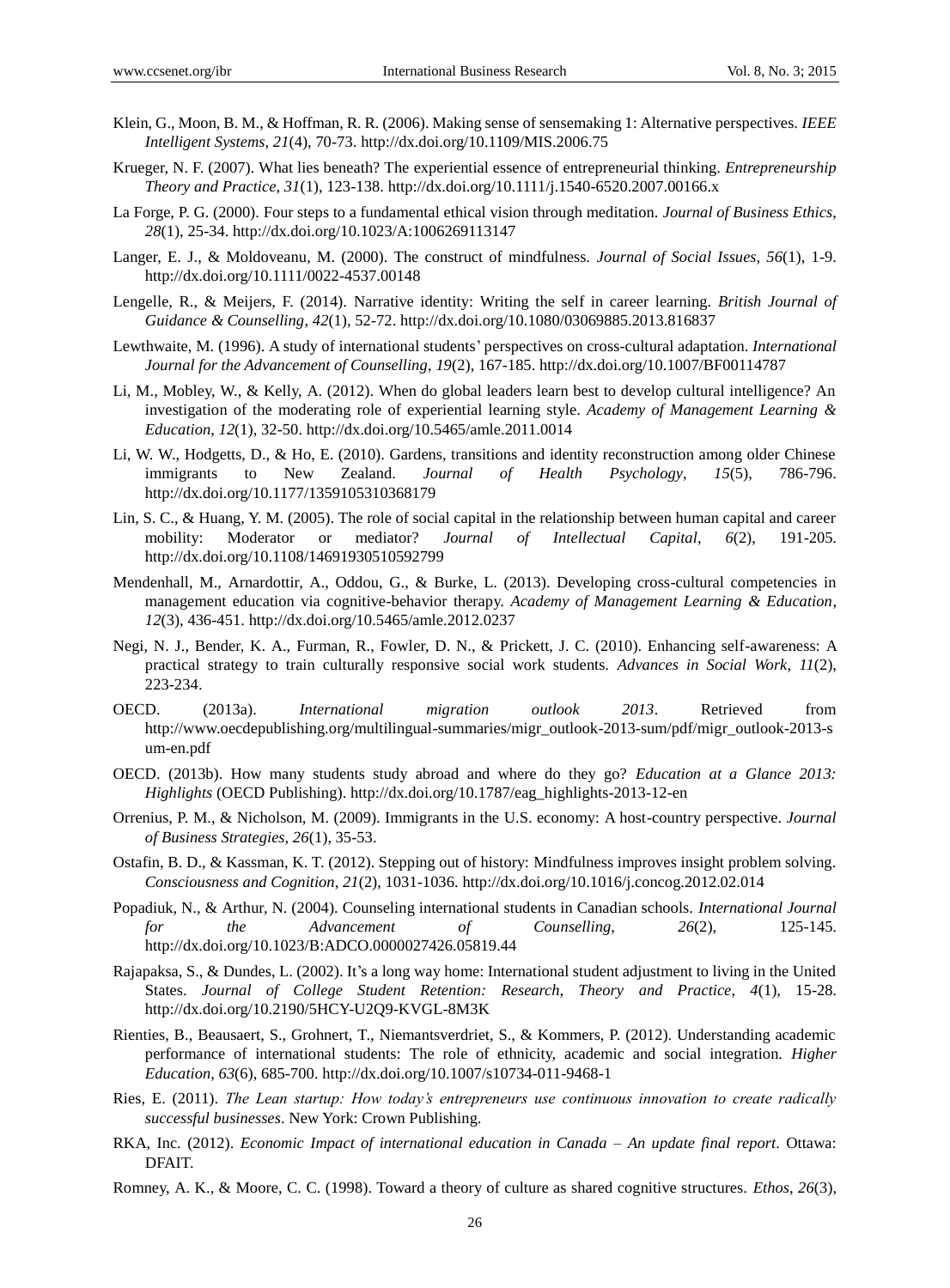314-337. http://dx.doi.org/10.1525/eth.1998.26.3.314

- Ruedy, N. E., & Schweitzer, M. E. (2010). In the moment: The effect of mindfulness on ethical decision making. *Journal of Business Ethics*, *95(*1), 73-87. http://dx.doi.org/10.1007/s10551-011-0796-y
- Savickas, M. L. (1997). Constructivist career counseling: Models and methods. *Advances in Personal Construct Psychology*, *4*(2), 149-182.
- Savickas, M. L., Nota, L., Rossier, J., Dauwalder, J. P., Duarte, M. E., Guichard, J., Soresi, S., Van Esbroeck, R., & Van Vianen, A. E. (2009). Life designing: A paradigm for career construction in the 21st century. *Journal of Vocational Behavior*, *75*(3), 239-250. http://dx.doi.org/10.1016/j.jvb.2009.04.004
- Sawir, E., Marginson, S., Deumert, A., Nyland, C., & Ramia, G. (2008). Loneliness and international students: An Australian study. *Journal of Studies in International Education*, *12*(2), 148-180. http://dx.doi.org/10.1177/1028315307299699
- Schooler, J. W., Ohlsson, S., & Brooks, K. (1993). Thoughts beyond words: When language overshadows insight. *Journal of Experimental Psychology: General*, *122*(2), 166-193. http://dx.doi.org/10.1037/0096-3445.122.2.166
- Searle, W., & Ward, C. (1990). The prediction of psychological and sociocultural adjustment during cross-cultural transitions. *International Journal of Intercultural Relations*, *14*(4), 449-464. http://dx.doi.org/10.1016/0147-1767(90)90030-Z
- Seiling, J., & Hinrichs, J. (2005). Mindfulness and constructive accountability as critical elements of effective sensemaking: A new imperative for leaders as sensemanagers. *Organization Development Journal, 23*(3), 82-88.
- Shaw, J. B. (1990). A cognitive categorization model for the study of intercultural management. *Academy of Management Review*, *15*(4), 626-645.
- Shelov, D. V., Suchday, S., & Friedberg, J. P. (2009). A pilot study measuring the impact of yoga on the trait of mindfulness. *Behavioural and Cognitive Psychotherapy*, *37*(5), 595-598. http://dx.doi.org/10.1017/S1352465809990361
- Somerville, K., & Walsworth, S. (2009). Vulnerabilities of highly skilled immigrants in Canada and the United States. *American Review of Canadian Studies*, *39*(2), 147-161. http://dx.doi.org/10.1080/02722010902848169
- Sonnentag, S., Binnewies, C., & Mojza, E. J. (2008). Did you have a nice evening? A day-level study on recovery experiences, sleep, and affect. *Journal of Applied Psychology*, *93*(3), 674-684. http://dx.doi.org/10.1037/0021-9010.93.3.674
- Soon, J. J. (2010). When do students intend to return? Determinants of students' return intentions using a multinomial logit model. *International Journal of Business and Society, 11*(1), 17-32.
- Spreitzer, G., Porath, C. L., & Gibson, C. B. (2012). Toward human sustainability: How to enable more thriving at work. *Organizational Dynamics*, *41*(2), 155-162. http://dx.doi.org/10.1016/j.orgdyn.2012.01.009
- Swagler, M. A., & Jome, L. M. (2005). The effects of personality and acculturation on the adjustment of North American sojourners in Taiwan. *Journal of Counseling Psychology, 52*(4), 527-536. http://dx.doi.org/10.1037/0022-0167.52.4.527
- Szelenyi, K. (2003). Explaining the migration and settlement of foreign graduate students: Global integration theory and the theory of cumulative causation.
- Tan, C. M. (2012). *Search inside yourself: The unexpected path to achieving success, happiness (and World Peace).* New York: HarperCollins Publishers.
- Thomas, D. C., Elron, E., Stahl, G., Ekelund, B. Z., Ravlin, E. C., Cerdin, J. L., ... Lazarova, M. B. (2008). Cultural intelligence domain and assessment. *International Journal of Cross Cultural Management*, *8*(2), 123-143. http://dx.doi.org/10.1177/1470595808091787
- Trichter-Metcalf, L., & Simon, T. (2002). *Writing the mind alive*. New York: Ballantine Books.
- Vance, C. M., Groves, K. S., Gale, J., & Hess, G. L. (2012). Would future entrepreneurs be better served by avoiding university business education? Examining the effect of higher education on business student thinking style. *Journal of Entrepreneurship Education, 15,* 127-141.
- Ward, C., & Kennedy, A. (1992). Locus of control, mood disturbance, and social difficulty during cross-cultural